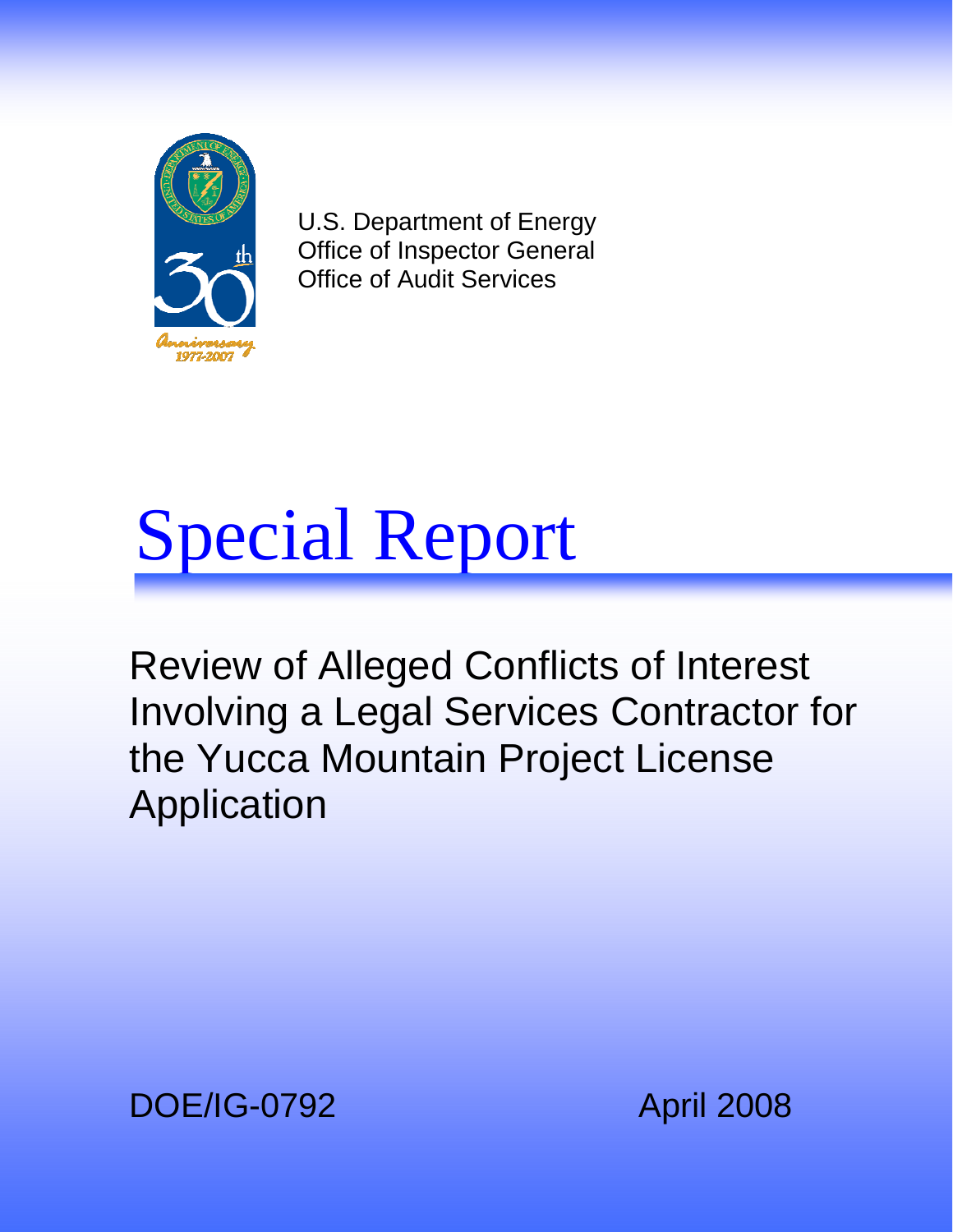

## **Department of Energy**

Washington, DC 20585

April 2, 2008

MEMORANDUM FOR THE SECRETARY

 $FROM:$ 

Thez Pridmen Gregory H. Friedman

**Inspector General** 

**SUBJECT:** 

**INFORMATION:** Special Report on "Review of Alleged" Conflicts of Interest Involving a Legal Services Contractor for the Yucca Mountain Project License Application"

## **INTRODUCTION**

In September 2007, the Department of Energy awarded a legal services contract to the law firm of Morgan, Lewis, and Bockius LLP (Morgan Lewis). The firm was to assist the Department in preparing a license application for the Yucca Mountain repository, the site selected for the disposal of the Nation's spent nuclear fuel and high-level nuclear waste. The agency awarded the contract using an informal process that was "other than competitive" to evaluate different law firms, rather than the more formalized competitive process set out in the Competition in Contracting Act. Prior to the award of the contract, in April 2007, the Department notified Congress of its intent to follow the informal process. The notification was pursuant to 41 U.S.C. Section  $253(c)(7)$ , and the Department included its justification that proceeding in this manner was necessary in the public interest. Following an expedited process, the Department awarded a contract to Morgan Lewis, with a five-year performance period and a five-year option period. The total value of the contract is over \$100 million.

In December 2007, the State of Nevada's congressional delegation requested that the Office of Inspector General review potential conflicts of interest related to the contract with Morgan Lewis. The delegation's concerns focused on three primary areas. First, Morgan Lewis represented commercial utilities that had filed lawsuits against the Government regarding the acceptance and disposal of commercial spent nuclear fuel. Second, the firm performed lobbying activities on behalf of the nuclear industry trade association, the Nuclear Energy Institute (NEI). Lastly, the delegation noted that the Department had hired Morgan Lewis in 2001 to evaluate the "safety conscious work" environment" at Yucca Mountain; and, that the firm may have "looked past critical flaws" in the Department's quality assurance program. Further, the delegation was concerned that Morgan Lewis could now be placed in a position of reviewing its own prior work.

Previously, in November 2001, the Office of Inspector General addressed similar issues related to a prior legal services contractor in a report entitled Review of Alleged Conflicts of Interest Involving a Legal Services Contract for the Yucca Mountain Project (DOE/IG-1011G001). Given the current and past concerns, we conducted an examination of the Department's award and administration of the 2007 contract in support of the Yucca Mountain license application.

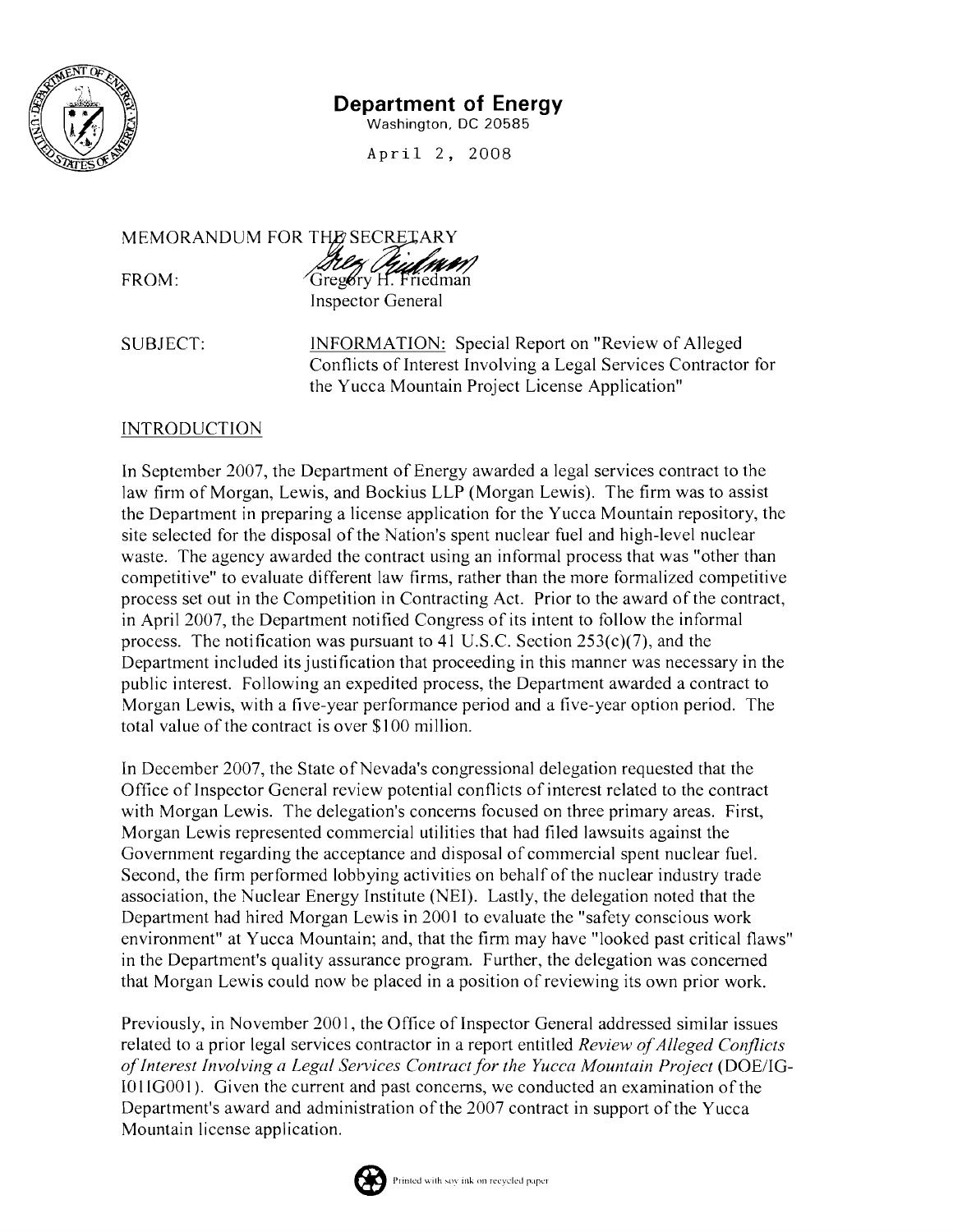#### RESULTS OF FACT FINDING REVIEW

Presented below is our analysis of the issues raised by the delegation, as well as our observations regarding the Department's documentation of key decision points in awarding the 2007 legal services contract.

#### Representation of Utilities

The Department selected Morgan Lewis, a firm which represented utilities in the spent nuclear fuel litigation against the Government. In so doing, the Department accepted a firm with a conflict of interest. However, the agency's selection of Morgan Lewis was inconsistent with the Department's position in 1999, when it excluded firms with this conflict from participating in a similar contract. The Department's view on this change was that in 2007, its needs could only be met by firms with extensive Nuclear Regulatory Commission licensing expertise, and it determined that "any alternative law firm with [this expertise] would have similar potential conflict issues."

In accordance with applicable regulations, the Department provided a waiver of the conflict of interest, and it incorporated a mitigation plan into the contract. Agency officials determined that the plan would mitigate any legal ethics conflict and/or any organizational conflict of interest to the "maximum extent practicable."

Overall, the 2007 procurement for legal services appeared to follow the conflicts of interest requirements set forth in the Federal Acquisition Regulations, Department of Energy Acquisition Regulations, and District of Columbia Bar Rules of Professional Conduct. We also found that the firm had implemented the mitigation plan in accordance with the contract requirements.

#### Representation of Nuclear Industry

Morgan Lewis disclosed work for NEI. Specifically, Morgan Lewis disclosed to the Department that it had periodically advised the NEI on "matters involving the Nuclear Waste Policy Act, spent nuclear fuel, high-level waste, and other related matters; however, such work over the past twelve months [preceding the contract award] has not related factually, commercially or legally to the Yucca Mountain Repository licensing." Independent of the firm's disclosure, our review showed that the firm terminated its lobbying activities for NEI in 2002, five years prior to the award of the current contract.

#### 2001 Report on Safety Conscious Work Environment

The law firm's 2001 work was critical of the safety conscious work environment in existence at Yucca Mountain at that time. Morgan Lewis' report included recommendations to further strengthen the program. In our discussions with Department officials, they stated that the quality assurance program for the Yucca Mountain Program had evolved significantly since 2001. We noted that the current program had been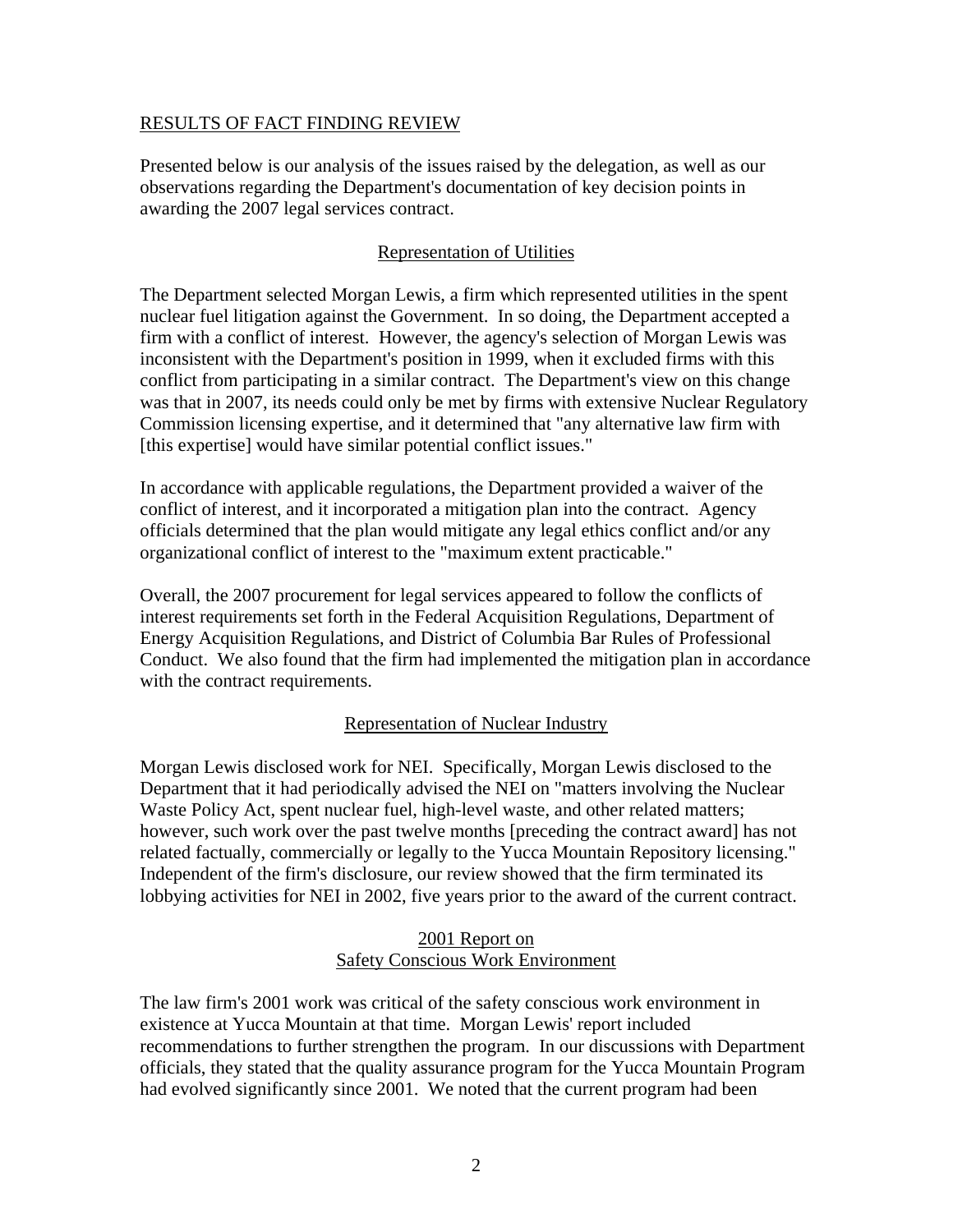recently reviewed by an independent party and was found to be consistent with standard nuclear industry practices. Further, the officials asserted that Morgan Lewis would not be reviewing its 2001 work under the scope of the 2007 contract.

### Documentation of Key Decision Points

We found, in conducting our review, that the Department had not fully developed a written record memorializing the key decision points underlying its procurement strategy and selection process. Given the controversial nature of the Yucca Mountain Project; the history of allegations concerning conflicts of interest; and, the likely public scrutiny of any Yucca Mountain Project legal services contract, we found the absence of such documentation disturbing. Had a full written record of the Department's decision process been developed, it would have been of great assistance in conducting this review. Of far greater importance, it may well have anticipated many of the concerns that have been raised regarding the contract with Morgan Lewis.

The absence of a clear record relating to the following matters was of particular concern:

- Agency officials did not document their rationale for the apparent shift in procurement strategy and approach to addressing conflicts of interest relative to the Department's 1999 position. In our view, the procurement record should have addressed this important question.
- The Department did not document its comparative analysis of the proposals which formed the basis for selecting Morgan Lewis in 2007. A comparative analysis would have assessed statements of qualifications and potential conflicts of interest. This was especially important because our review showed that one of the firms invited to submit statements of qualifications did not have a conflict of interest relating to the spent nuclear fuel litigation. Officials stated that the firm in question did not have sufficient available resources (attorneys with NRC licensing experience) to apply to the contract. We noted that the record on this matter was not documented.

In addition, Morgan Lewis disclosed other activities relating to its work for NEI. Department officials held follow-up discussions with Morgan Lewis to more fully develop the disclosures. As a result of these discussions, the firm modified its disclosures prior to the award of the contract and provided additional clarification of its work on behalf of NEI. However, the procurement file did not contain a "trail" of the Department's review of the disclosures. Such a document would have allowed us to determine if the Department adequately addressed whether the disclosed issues presented a conflict of interest and, if so, whether they had been effectively mitigated.

Department officials stated that no such documentation was required and asserted that the decision to award the 2007 contract to Morgan Lewis was based on its need for legal services from a firm with extensive NRC licensing expertise and that this need was documented in the procurement file. Department officials also informed us that while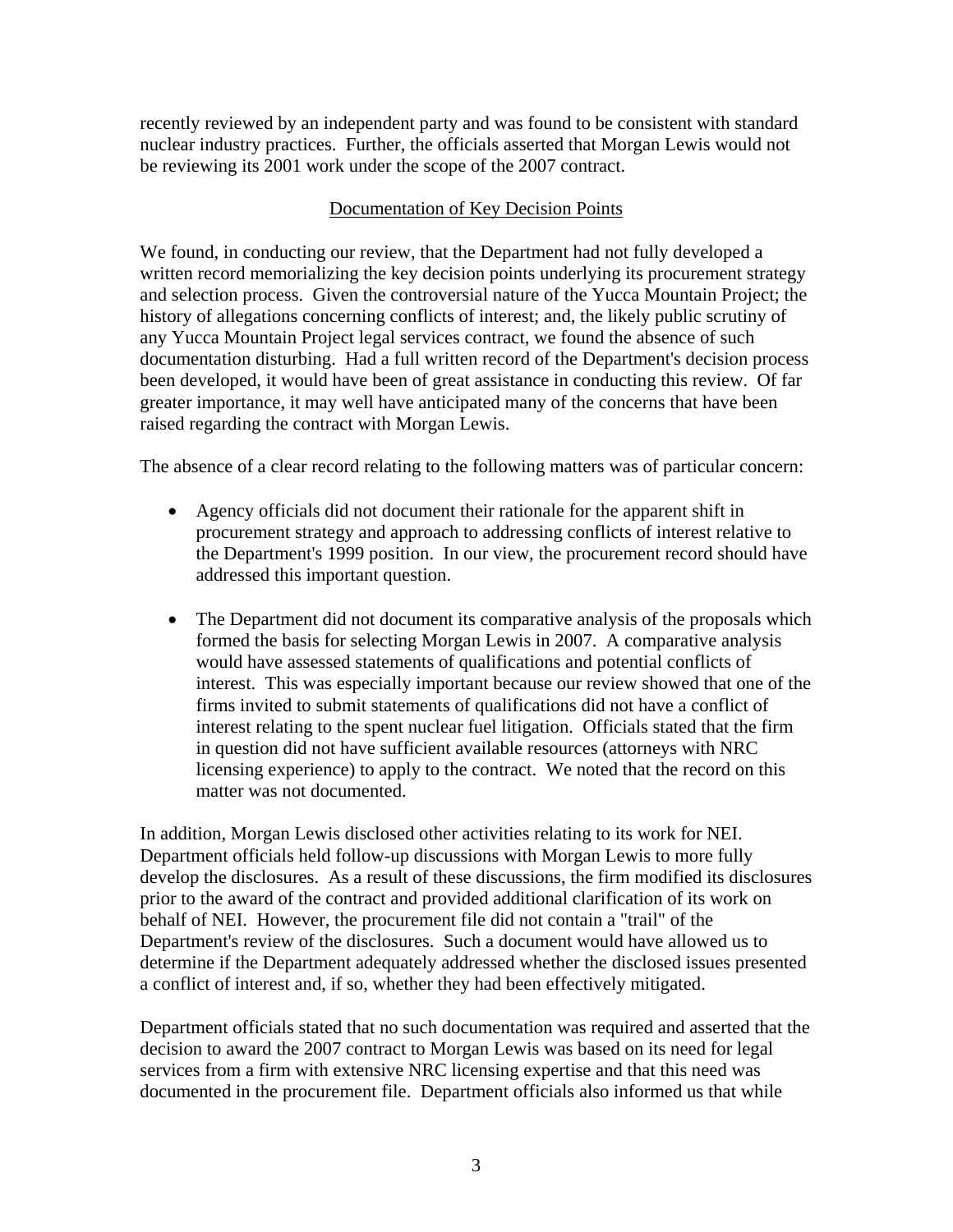they did not prepare a comparative analysis of law firms, there was extensive consideration in the selection of the law firm. Finally, officials stated that there was no indication of an inaccuracy in Morgan Lewis' disclosures of its work on behalf of NEI.

In our view, the public interest would have been better served had the Department done more to document the key decision points relating to this procurement.

A detailed discussion of our general observations, as well as the issues raised by the delegation is included in the body of the attached report.

#### Attachment

cc: Acting Deputy Secretary Under Secretary of Energy Director, Office of Civilian Radioactive Waste Management General Counsel Chief of Staff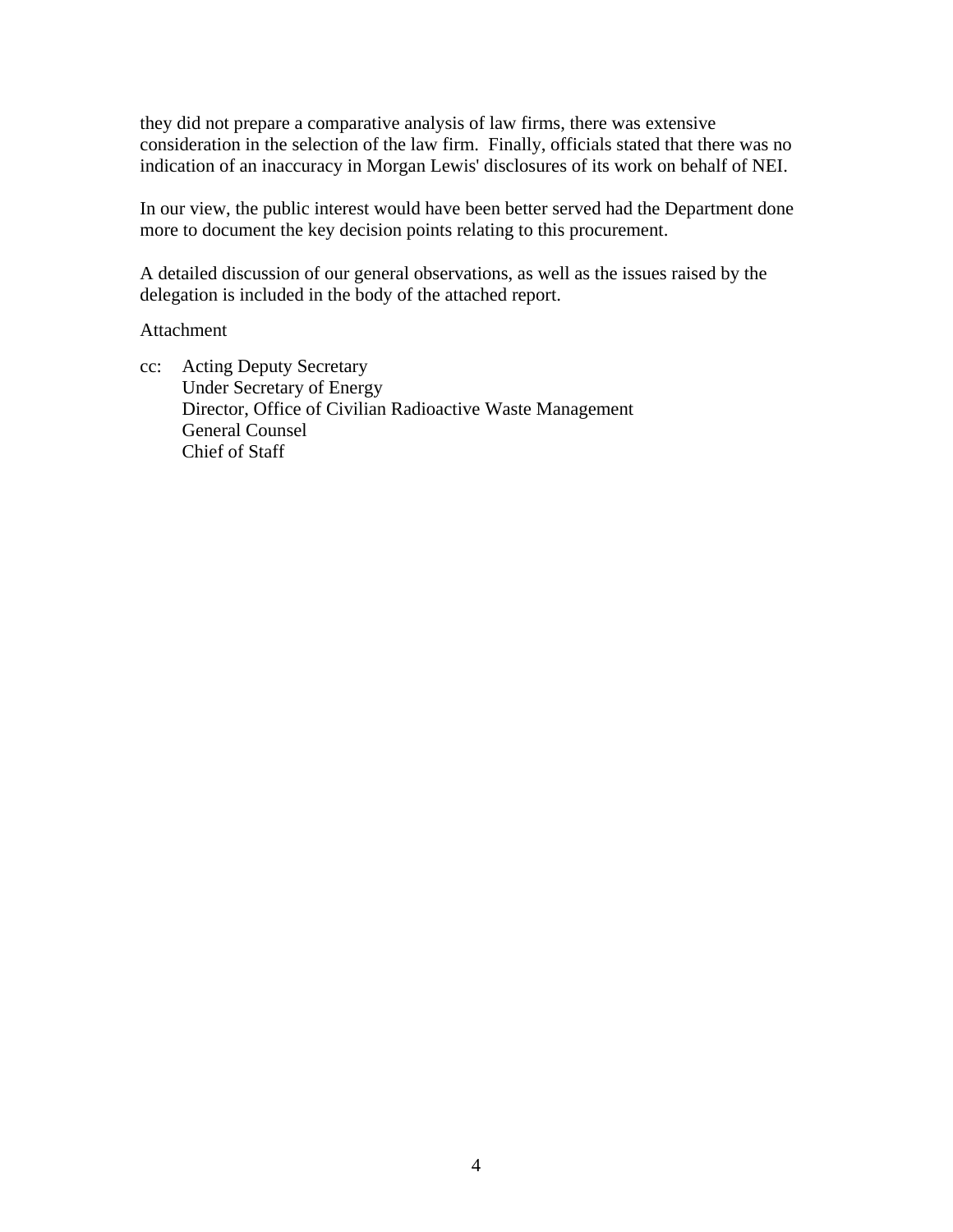# **SPECIAL REPORT ON REVIEW OF ALLEGED CONFLICTS OF INTEREST INVOLVING A LEGAL SERVICES CONTRACTOR FOR THE YUCCA MOUNTAIN PROJECT LICENSE APPLICATION**

## **TABLE OF CONTENTS**

# **Conflicts of Interest**

# **Appendices**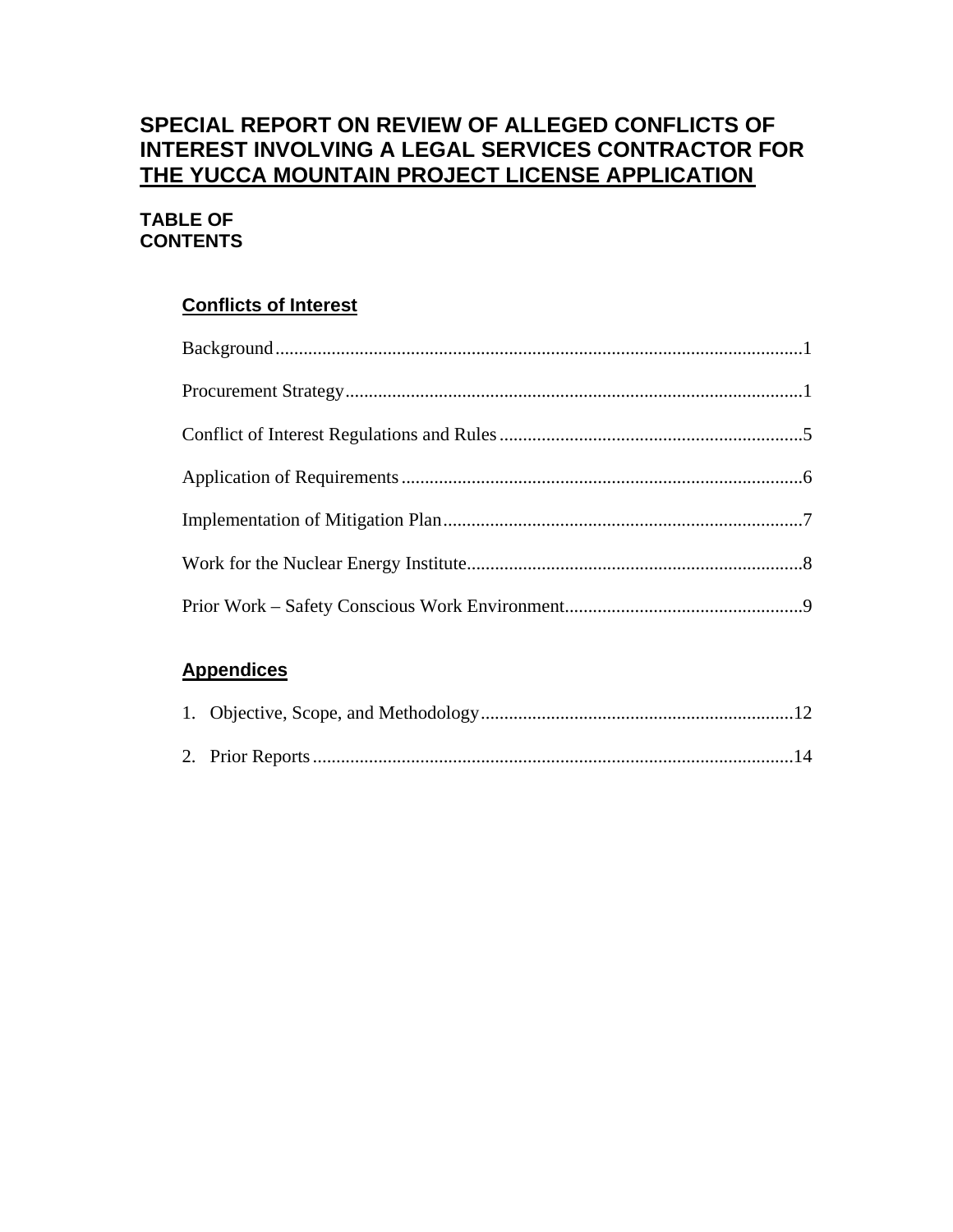### **CONFLICTS OF INTEREST**

#### **BACKGROUND**

Under the Nuclear Waste Policy Act, the Department of Energy (Department) is responsible for providing a repository for high-level radioactive waste and spent nuclear fuel. As part of this effort, the Department is required to prepare and submit a license application to the Nuclear Regulatory Commission (NRC) for the construction and operation of the high-level waste repository at Yucca Mountain. Further, the Act mandated a contractual relationship between commercial utilities and the Department whereby the utilities pay for the cost of spent nuclear fuel disposal while the Federal Government provides disposal services in a manner protective of the public health and environment.

In September 2007, the Department awarded a legal services contract to a law firm, Morgan, Lewis, and Bockius LLP (Morgan Lewis), in connection with the Yucca Mountain Project. Morgan Lewis is to assist in preparing the license application to be submitted to the NRC. The Department awarded the contract using an informal process that was "other than competitive" to evaluate different law firms, rather than the more formalized competitive process set forth in the Competition in Contracting Act. Prior to the award of the contract, the Department notified Congress in April 2007 of its intent to follow the informal process. The notification was pursuant to 41 U.S.C. Section  $253(c)(7)$ , and included the Department's determination and findings that proceeding in this manner was necessary in the public interest.

As part of the pre-award requirements, Morgan Lewis disclosed potential conflicts of interest due to its representation of commercial utilities in the spent nuclear fuel litigation. The litigation related to cases filed by utilities against the Government for its partial breach of contract regarding the disposal of spent nuclear fuel. While many of these cases had been resolved, others were still pending resolution.

#### **PROCUREMENT STRATEGY**

A primary concern raised by the State of Nevada's congressional delegation was that the 2007 procurement did not follow the conflict of interest restrictions contained in the Department's 1999 legal services procurement for the Yucca Mountain Project. To address this concern, we examined the conflicts of interest strategy used by the Department in awarding the three legal services contracts since 1999.

We found that for each of these three contracts, the Department used a distinct approach to address potential conflicts of interest, specifically with regards to those firms that had represented commercial utilities in the spent nuclear fuel litigation against the Government. In 1999, the Department excluded firms with such conflicts from participating in the procurement. In 2003, the Department invited firms, some of which represented utilities in the spent nuclear fuel litigation, to participate in the procurement. Ultimately, the agency decided to award the contract to a firm that did not represent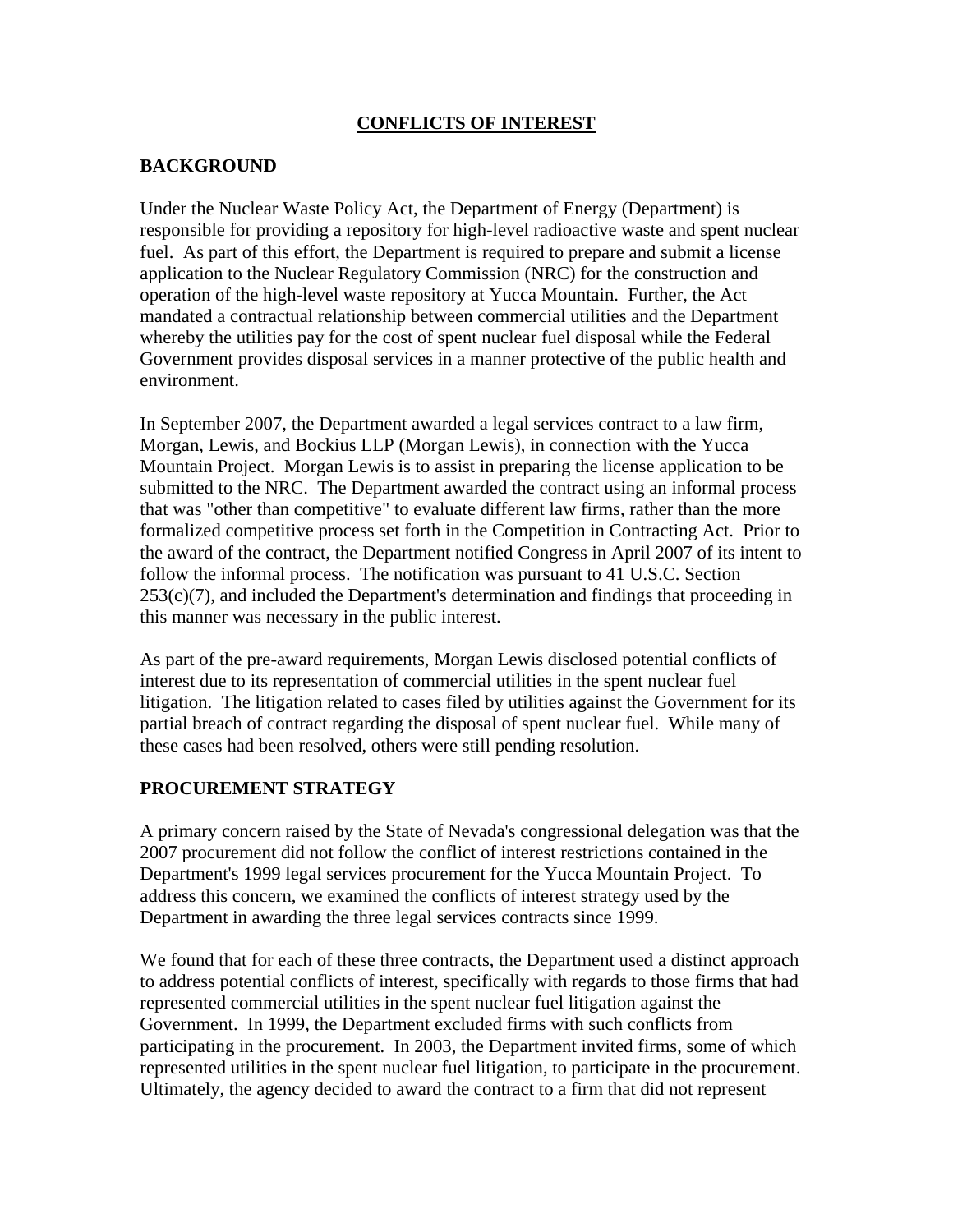utilities in the spent nuclear fuel litigation, based, in part, on conflict of interest concerns. In 2007, the Department hired Morgan Lewis, despite the firm's representation of utilities in the spent nuclear fuel litigation.

#### 1999 Procurement

The Department issued a request for proposal in 1999 for a legal services contractor for the Yucca Mountain Project. After conducting market research, which showed that there were several large firms with litigation and NRC experience available to perform the work, the Department issued its solicitation. The solicitation included the following "special organizational conflict of interest" provision:

A firm will be deemed to have organizational conflicts of interest if the firm has represented in the last five years, or is currently representing parties in litigation, either administrative or judicial, against the Department of Energy involving the Standard Contract for Disposal of Spent Nuclear Fuel.

The Department concluded that responses from firms with these conflicts would be considered "non-responsive and eliminated from competition." The Department memorialized its decision to include the special organizational conflict of interest provision. Specifically, the contract file contained a memorandum which included the following information:

- A law firm whose loyalties lie with the utility companies might urge a less thorough process that could conclude earlier, when the Department's best interests lie with a careful approach that may indeed take longer and be a more expensive process;
- Lawyers for the utilities might seek discovery from the Department and its licensing support contractor, thus seeking discovery from themselves; and,
- The Department should not place itself in the position of being challenged by third parties based on the license application being improperly influenced, directly or indirectly, by interests of the utility companies that were party to the litigation.

An excluded law firm protested the terms of the solicitation as unduly restrictive. In response, a Departmental Head of Contracting Activity (HCA) upheld the special organizational conflict of interest provision and denied the protest. The HCA stated that although the utilities and the Department both had an interest in having the license for the Yucca Mountain repository issued quickly, the Department also served a broader interest of protecting the environment and public health. According to the decision, this difference created "a divergence in interests between the utilities and the DOE that gives rise to the various potential conflicts of interest."

The Department's position was that it "is not willing to consider mitigation measures that will not completely obviate the conflict when there are other parties available to perform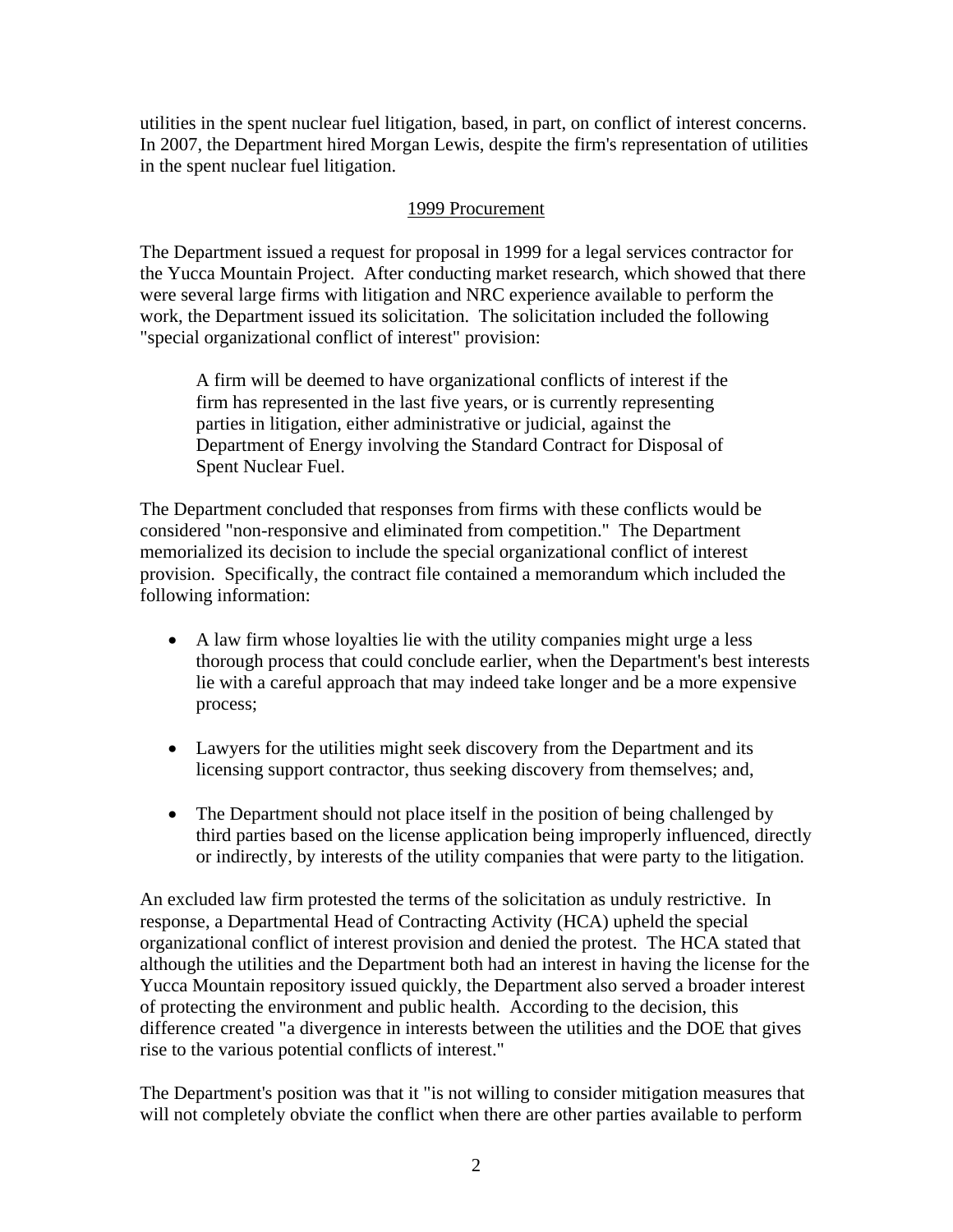the work"; and further, that this conflict could not be mitigated "simply by imposing a firewall" for the protection of the agency's confidential information. The HCA, in his decision, further stated that:

. . . It must be recognized that this is a highly charged issue and thus one in which the public's perception should be taken into account. Given the public health and safety and environmental concerns about the repository, DOE cannot afford a public perception that its licensing decisions regarding the repository were influenced by a firm that owes loyalties to the nuclear utilities. Thus, after consideration, DOE retained the [organizational conflict of interest] provision that excludes those firms that are or recently were engaged in the [spent nuclear fuel] litigation against the DOE.

During the course of the contract performance period, the law firm selected for the 1999 procurement faced allegations of possible conflict of interest disclosure violations. In response to the concerns raised, the Office of Inspector General initiated an inquiry of the allegations, and issued a report on November 13, 2001. On November 29, 2001, the Department and the firm mutually agreed to discontinue the contract.

#### 2003 Procurement

The Department modified its approach to awarding and handling potential conflicts of interest related to the spent nuclear fuel litigation in its 2003 procurement. It awarded the \$63 million contract using an "other than competitive" procurement process. The Department notified Congress of its intent to follow this process pursuant to 41 U.S.C. Section  $253(c)(7)$ . The agency conducted market research and identified 18 prospective law firms with litigation and NRC experience that could be considered for the contract. The Department invited these firms, some of which represented utilities in the spent nuclear fuel litigation, and others which did not, to participate. The respondents were required to disclose any potential conflicts of interest. Department officials informed us that they required firms involved in the spent nuclear fuel litigation to provide written information and attend meetings relating exclusively to conflicts before determining that it would be permissible to consider such firms.

As part of the selection process, the Department considered firms with complex administrative litigation experience and NRC expertise. Since the NRC had not licensed a new reactor for over 30 years, the Department did not consider a firm's NRC licensing experience as a prerequisite for the contract – even though NRC experience was a criteria in the preceding (1999) and subsequent (2007) legal services contracts. Ultimately, the agency selected a law firm with extensive litigation experience, but one that did not have conflicts of interest related to the spent nuclear fuel litigation. During our review, Department officials indicated that they had considered the absence of such a conflict a key factor in their selection of the firm.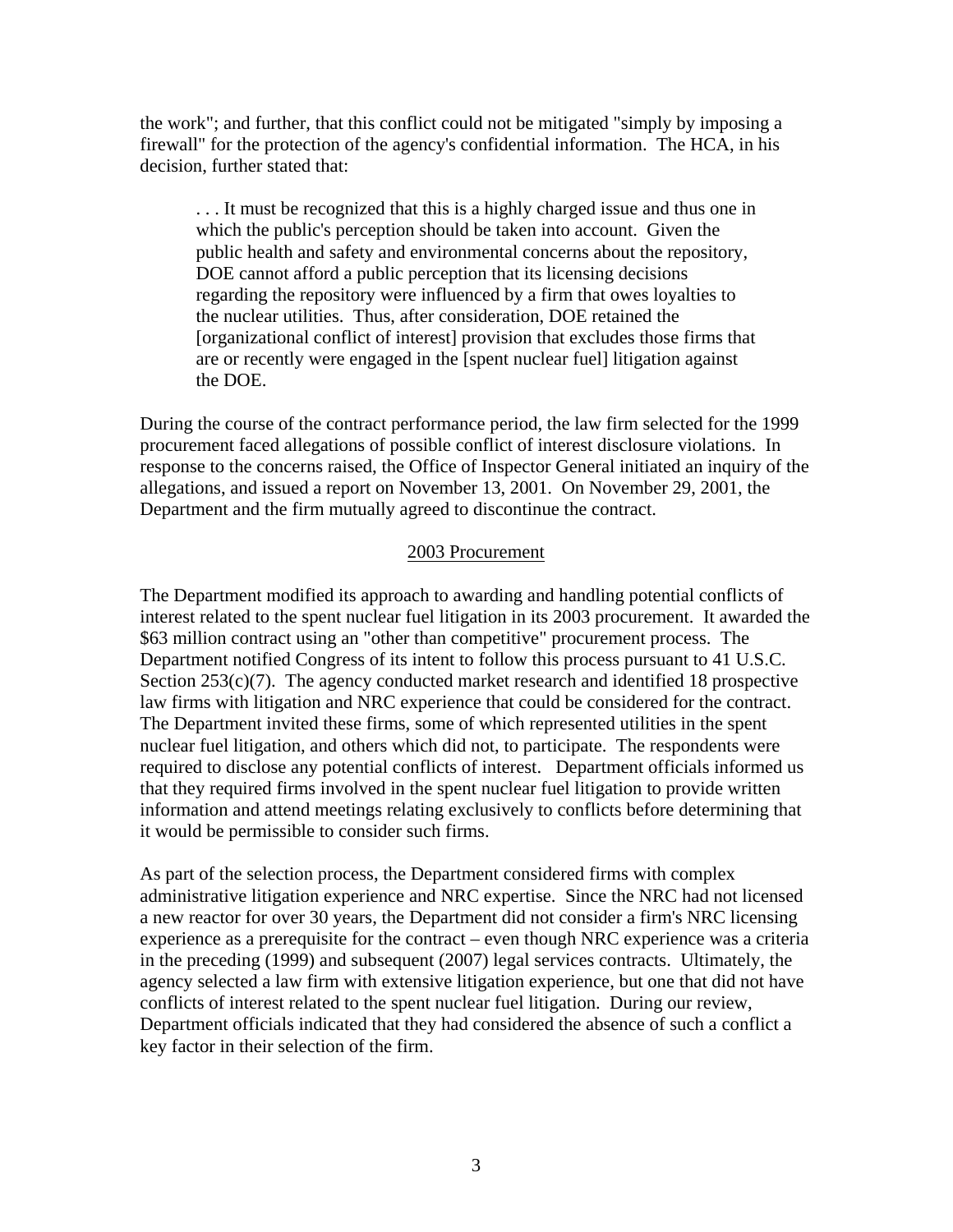#### 2007 Procurement

In 2007, the Department determined that, given the scope and magnitude of the legal work associated with the Yucca Mountain Project, it required the services of an additional law firm with recent NRC licensing experience to focus exclusively on its license application. Following the same process as in 2003, the Department used the informal, "other than competitive" procurement approach to evaluate different law firms for this contract. As an initial step in its procurement, the Department performed research and identified law firms with NRC expertise and recent experience with contested NRC proceedings, as well as litigation experience. According to Department officials, they could only identify three law firms with these qualifications. The Department held meetings with firms to explore in more detail, experience, expertise, workload capabilities, and conflict of interest concerns.

Ultimately, the Department hired Morgan Lewis, despite the firm's representation of utilities in the spent nuclear fuel litigation. Officials informed us that, for the 2007 procurement, the need for specialized legal services (a firm with NRC licensing expertise) and the resulting limited pool of available firms with such expertise led to the acceptance and mitigation of the conflict of interest related to representation of utilities in the spent nuclear fuel litigation. The HCA determined that Morgan Lewis proposed a "comprehensive mitigation plan that would mitigate any conflict to the maximum extent practicable." Further, "in an abundance of caution," officials granted a waiver under the applicable Federal Acquisition Regulations (FAR) provisions of any organizational conflict of interest relating to Morgan Lewis' representation of utilities in the spent nuclear fuel litigation. Officials also consented to representation under the District of Columbia Bar Rules of Professional Conduct.

#### Change in Approach and Basis for Contractor Selection

We attempted to obtain a better understanding of key decision points underlying the Department's 2007 procurement strategy and selection process. Specifically, we attempted to determine the Department's rationale for its: (1) change in position from 1999 to 2003 and 2007 relating to conflicts of interest for the spent nuclear fuel litigation; and, (2) selection of Morgan Lewis (based on a comparative analysis) for the 2007 legal services contract. With reference to both points, we found that the procurement file and related documentation were insufficient to provide an adequate explanation of the Department's rationale on these matters.

We could not find a document or record that explained the Department's change in position on conflicts of interest between 1999, 2003 and 2007, and none was provided to us. Specifically, as part of its 2007 procurement, the Department did not address the three critical factors (see page 2 of this report) that were raised in its 1999 decision to include the special organizational conflict of interest provision as part of its procurement strategy. Department officials told us that they did not develop a written record that documented this process, and they stated that there is no requirement to document the rationale for the different approaches. Officials stated that they thoroughly considered conflicts of interest issues in 2003 and again in 2007. Given the significant controversy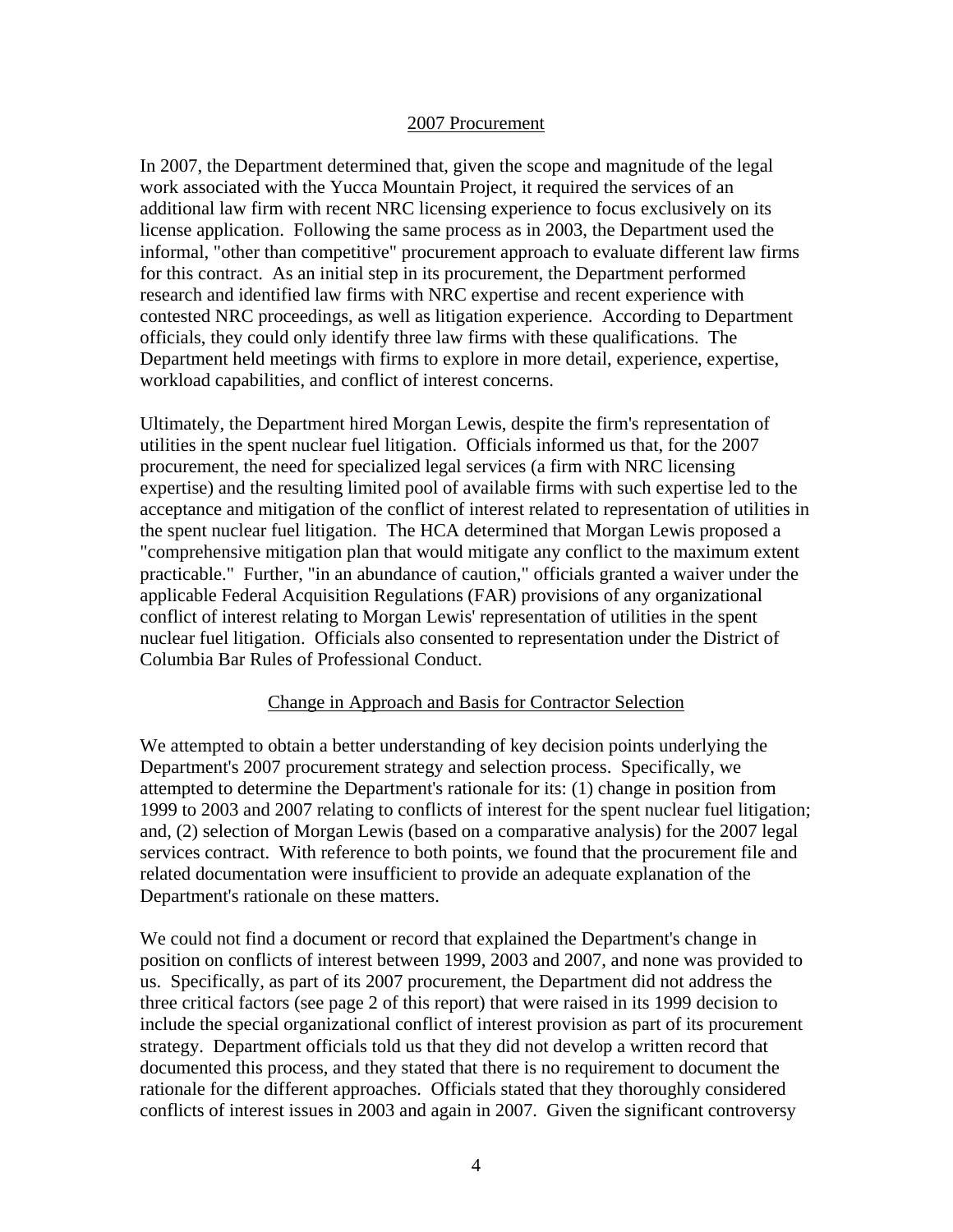surrounding the project and allegations concerning conflicts of interest, in our judgment, agency officials should have fully documented the relevance, importance, and applicability of these factors as they related to the current procurement.

We also did not find a record of the Department's comparative analysis that formed the basis for the selection of Morgan Lewis. Such a record would have been helpful given that our independent review of publicly available information showed that one of the firms invited to meet with Department officials to discuss their capabilities and proposed approach to the Yucca Mountain licensing representation did not have a conflict of interest related to the spent nuclear fuel litigation. This was confusing since the waiver granted by the HCA stated that "any alternative law firm with NRC licensing expertise would have similar potential conflict issues." Officials stated that the firm in question was not considered an alternative law firm because it had significantly fewer attorneys with NRC licensing experience than the Department was seeking. The Department's selection of Morgan Lewis was presented in a "Chronology" to the file. Nonetheless, in our view, the absence of a documented comparative analysis that formed the basis of selection was problematic. The lack of documentation appeared to result from the Department's use of the "other than competitive" procurement process.

## **CONFLICT OF INTEREST REGULATIONS AND RULES**

The Department's contractual awards for legal services are subject to the organizational conflict of interest provisions contained in the FAR, subpart 9.5, and in the Department of Energy's Acquisition Regulations (DEAR), subparts 909.5 and 952. According to the regulations, an organizational conflict of interest exists when a contractor's other activities or relationships render the contractor unable or potentially unable, to render impartial assistance, advice, or objectivity to the Government.

### Procurement Regulations

The regulations require that the Department analyze a planned procurement to identify and evaluate potential conflicts of interest as early in the acquisition process as possible. Specifically, the DEAR requires an apparent successful bidder to provide: "a statement of any past (within the past 12 months), present, or currently planned financial, contractual, organization, or other interests relating to the performance of the statement of work."

If an apparent successful bidder discloses a potential conflict of interest, the contracting officer must seek to "avoid, neutralize, or mitigate significant potential conflicts before contract award." The contract must be awarded to the apparent successful offeror unless it is determined that a conflict of interest exists that cannot be avoided or mitigated. The regulations require that the contracting officer exercise "common sense, good judgment, and sound discretion" in deciding whether a significant potential conflict exists and, if so, develop an appropriate means for resolving the conflict. If the contracting officer finds that the contract award is in the best interest of the Government, notwithstanding the conflict of interest, the contracting officer can request a waiver of the conflict of interest to the agency head or designee.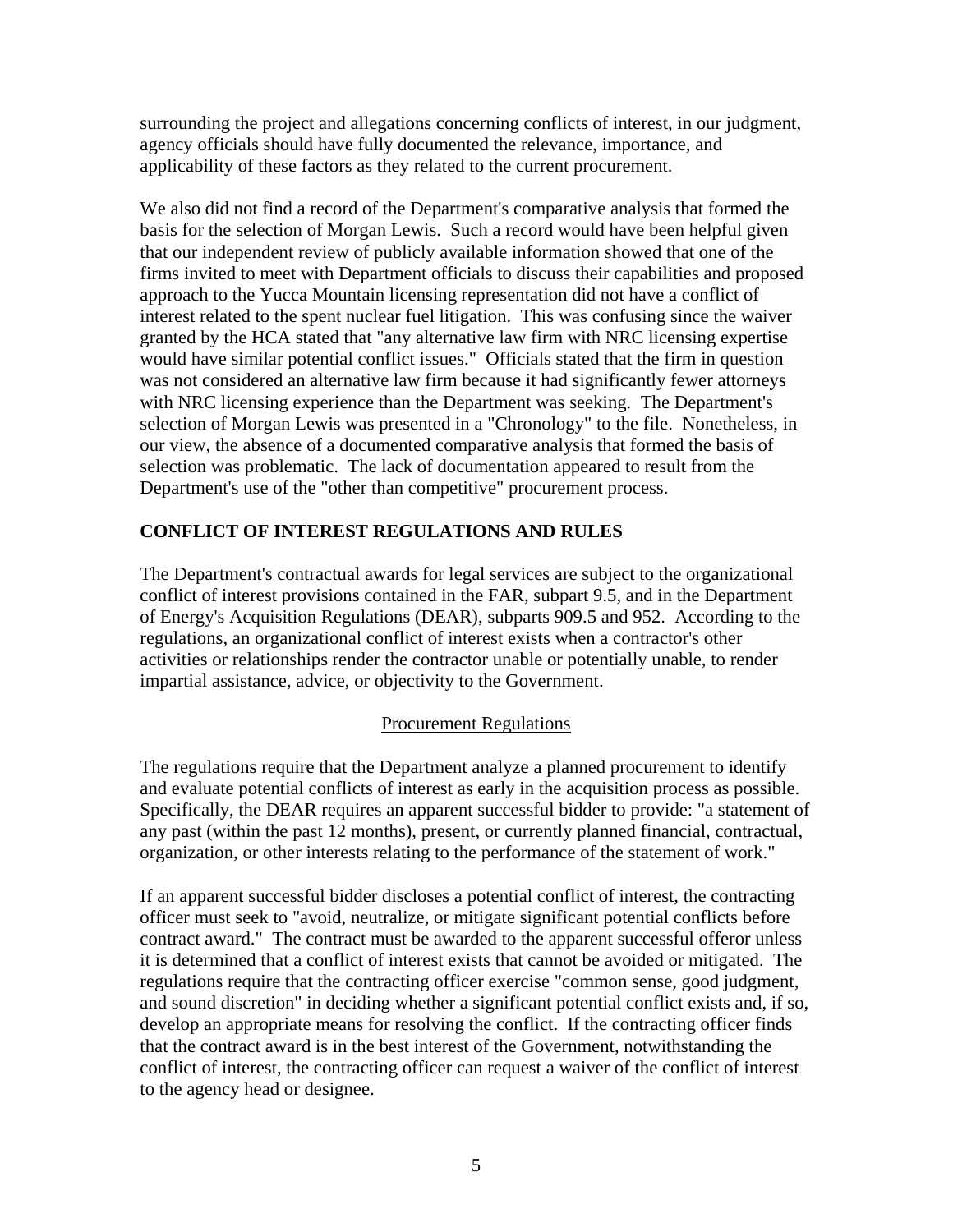### Rules of Legal Ethics

The attorneys working under the Department's contract are also subject to Rule 1.7, District of Columbia Bar Rules of Professional Conduct, since they were licensed in the District of Columbia. This rule prohibits a lawyer from representing another client with respect to a matter if: (1) the client's position is adverse to another client's position in the same matter, even though that client is unrepresented or represented by a different lawyer on that matter; (2) such representation will be or may be adversely affected by representation of another client; or (3) representation of another client will be or may be adversely affected by such representation. Under the rules, this conflict can be waived after each potentially affected client is provided with full disclosure of the conflict and the potential adverse consequences of such representation and provides consent. However, a conflict cannot be waived if it involved representing adverse positions in the "same matter."

## **APPLICATION OF REQUIREMENTS**

The 2007 procurement for legal services related to the Yucca Mountain license application appeared to follow the conflicts of interest requirements set forth in the FAR, DEAR, and District of Columbia Bar Rules of Professional Conduct.

In accordance with the FAR and DEAR, the Department required Morgan Lewis to make certain pre-award disclosures regarding potential conflicts of interest arising out of their work. Specifically, the instructions included identifying, among others, the following potential conflicts:

- Representing a plaintiff in the spent nuclear fuel litigation pending in the United States Court of Federal Claims;
- Representing any entity that could potentially benefit economically or otherwise as a result of licensing or failure to license a repository at Yucca Mountain; and,
- Representing any entity that could be potentially injured economically or otherwise as a result of licensing a repository at Yucca Mountain.

Morgan Lewis provided additional disclosures, prior to the award of the contract, some of which extended beyond the required 12-month period.

As part of the acquisition process, the contracting officer required Morgan Lewis to provide a plan to avoid or mitigate organizational conflicts of interest. The contracting officer determined that the plan was comprehensive and would "mitigate any conflict to the maximum extent practicable." Further, in accordance with the FAR, the contracting officer requested a waiver of the organizational conflict of interest related to the firm's representation of clients in the spent nuclear fuel litigation. According to the contracting officer, a strong plan of disclosure, informed consent, and a comprehensive mitigation plan provided adequate mitigation of any conflict arising out of the firm's representation of utilities in the spent nuclear fuel litigation.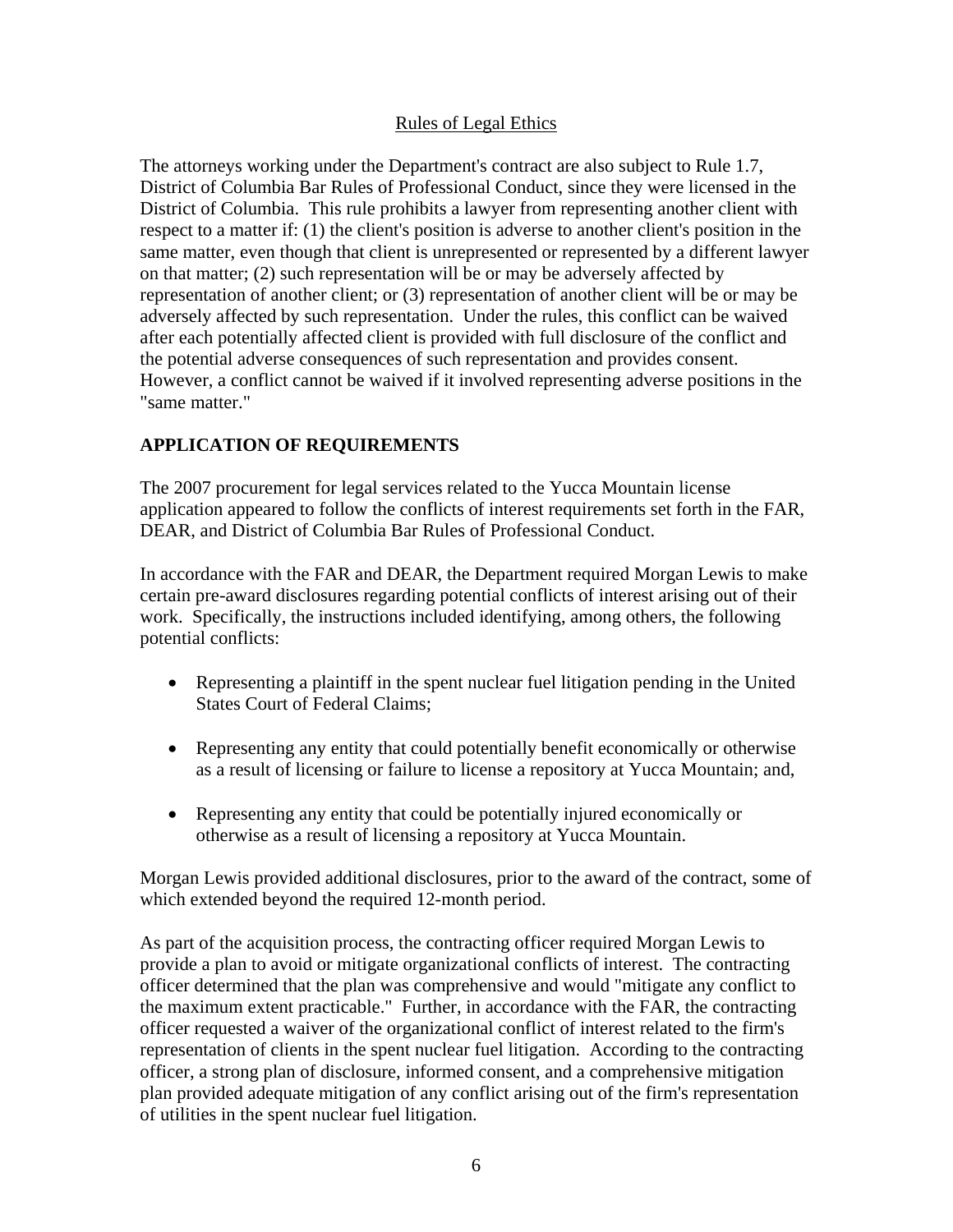Further, on September 26, 2007, "in an abundance of caution," the HCA granted the contracting officer's request for a waiver of any organizational conflict of interest relating to the firm's "representation of the identified entities in the [spent nuclear fuel] litigation and/or litigation unrelated to the Yucca Mountain repository wherein [the firm] represents entities in matters that are adverse to the Department." The HCA, in making his decision, stated that:

Due to the critical need for the legal services involving expertise in NRC licensing to assist the Department in the Yucca Mountain licensing proceeding, it is in the best interest of the United States to award this contract even if an organizational conflict of interest existed. Moreover, the Department determined that Morgan Lewis was the best choice to represent the Department in the Yucca Mountain licensing proceeding. Furthermore, any alternative law firm with NRC licensing expertise would have similar potential conflict issues, and Morgan Lewis has proposed a strong mitigation plan.

The Department also consented to Morgan Lewis' legal representation of the agency under the District of Columbia Rules of Professional Conduct. Regarding the matters that involved the spent nuclear fuel litigation, the Department granted a waiver based on its view that:

The overlap of subject matter (disposition of spent nuclear fuel) for the [spent nuclear fuel] litigation requires [Morgan Lewis] to undertake significant action to provide DOE with sufficient assurance that the conflict will not affect the quality of DOE's representation or the protection of DOE's interests. [Morgan Lewis] has agreed to undertake a comprehensive "Organizational Conflict of Interest Avoidance/Mitigation Plan" (mitigation plan) concerning the [spent nuclear fuel] litigation to ensure that the interests of DOE in each matter are protected.

The Department determined that if implemented as described, the plan would mitigate any adverse effect to the agency in either the spent nuclear fuel litigation or the license proceedings before the NRC.

#### **IMPLEMENTATION OF MITIGATION PLAN**

The Department incorporated Morgan Lewis' mitigation plan into the contract. Overall, the mitigation plan provided that the firm would "implement screening procedures to ensure personnel working on the [spent nuclear fuel] claims will be completely screened off from access to any information related to licensing of the repository, and vice versa." Specifically, the mitigation plan included three mechanisms related to screening. First, the plan stipulated that selected teams of lawyers and support staff would work on the Department's contract, and a separate group of personnel would work on the spent nuclear fuel litigation. Second, the plan required that the file rooms for the Department's contract would be physically separated from the firm's other work. Finally, the plan provided that separate "security groups" would be established within the firm's computer network that would restrict access to documents related to the Department's contract.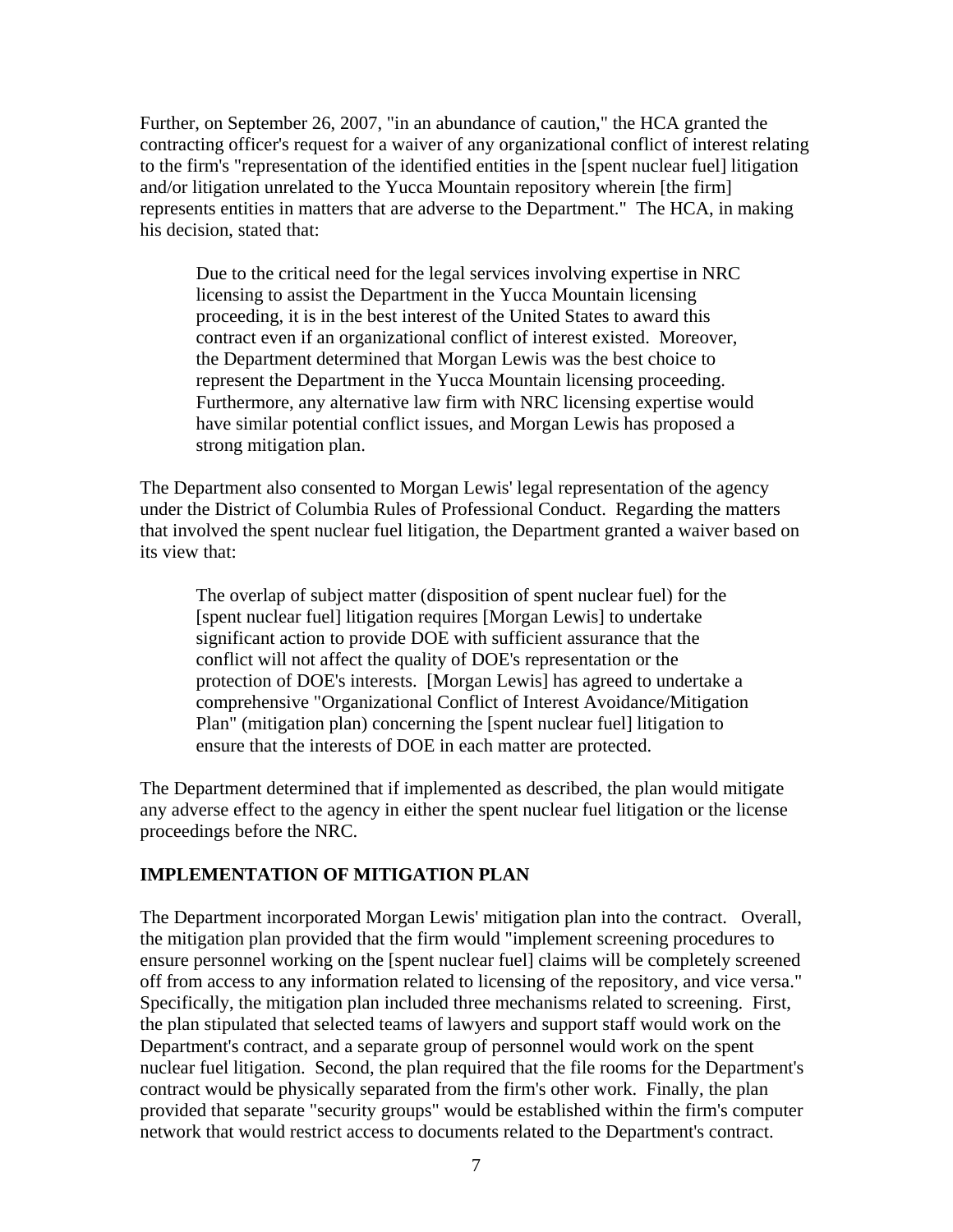As part of our review, we performed a site visit to Morgan Lewis' Washington, D.C., office in January 2008. We interviewed key personnel and observed the firm's implementation of its mitigation plan in effect as of that date.

#### Personnel Screening

We observed Morgan Lewis' screening procedures between the personnel assigned to the Department's contract and personnel assigned to the spent nuclear fuel litigation. Overall, we noted that personnel working on the Department's contract were separated, both by organizational assignment and physical location, from the personnel working on the spent nuclear fuel litigation. We raised questions regarding the mitigation plan's screening of "lawyers and support staff." The firm's representatives acknowledged that administrative support staff had not been included in the screening and were, in some instances, shared among the segregated working groups. Subsequent to our site visit, the firm's representative informed us that the mitigation plan related to the separation of personnel was updated to include administrative staff.

#### Access to Documents

Further, during our site visit, we noted that the documents related to the Department's contract were stored in a separately designated and secured room. The documents were labeled:

Important Note: This file may not be viewed by [attorneys assigned to the spent nuclear fuel litigation] or any other members of the firm's professional or support staffs assigned to work on behalf of [the firm's spent nuclear fuel clients] in connection with claims against the United States Department of Energy involving the disposal of spent nuclear fuel….

### Access to Electronic Documents

Finally, we observed Morgan Lewis' screening mechanism for access to electronic documents. Specifically, documents related to the Department's contract were withheld from the firm's "public" database and were placed in a "private" section of the database. As of December 2007, a separate "security group" was created within the firm's computer network that allowed access to documents related to the Department's contract only to specified personnel authorized to work on those respective matters. For demonstration purposes, a Morgan Lewis staff member who was not assigned to the Department's contract attempted to gain access to the files, and the system did not reveal any records related to the firm's work on the Department's contract.

### **WORK FOR THE NUCLEAR ENERGY INSTITUTE**

The Nevada delegation also raised a concern that Morgan Lewis had a potential conflict of interest as a result of its work for the Nuclear Energy Institute (NEI). The NEI is a nuclear energy industry trade group, and its members include commercial utilities with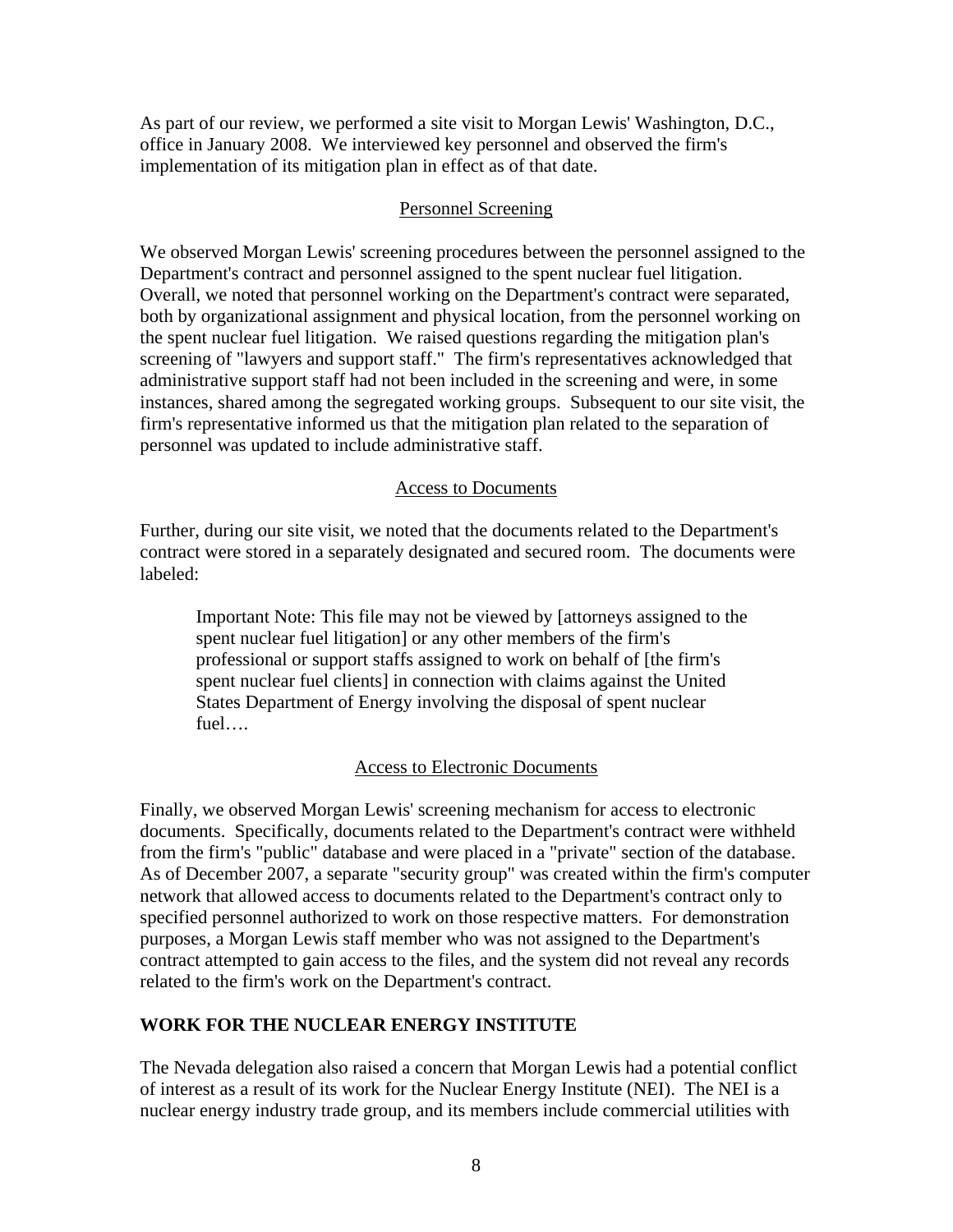spent nuclear fuel destined for Yucca Mountain. The NEI, with member participation, also develops policy on key legislative and regulatory issues affecting the nuclear industry.

To address a specific concern regarding Morgan Lewis' lobbying activities for NEI, we reviewed the U.S. Senate Lobby Disclosure Act database and the U.S. House of Representatives Lobbying Disclosure Filing Search as of January 23, 2008. An examination of these sources indicated that Morgan Lewis terminated its registration as a lobbyist for the NEI on July 9, 2002.

Morgan Lewis disclosed to the Department that it had periodically advised the NEI on "matters involving the Nuclear Waste Policy Act, spent nuclear fuel, high-level waste, and other related matters." Nonetheless, the firm asserted that "such work over the twelve months [preceding the contract award] has not related factually, commercially or legally to the Yucca Mountain Repository licensing." The firm also reported in its disclosures that it was a member of the NEI.

To address possible conflicts of interest, the firm's pre-award disclosure and the subsequent contract stated that the firm "will not perform any work, including being a registered lobbyist, where such work for any organization or individual directly involves matters factually, commercially, or legally related to the Yucca Mountain Repository licensing."

We questioned responsible Department officials on this subject. Department officials informed us that prior to the award of the contract, they held follow-up discussions with Morgan Lewis to more fully develop the disclosures. As a result of these discussions, the firm modified its disclosures, and provided additional clarification of its work on behalf of NEI. Department officials informed us that, based on their discussions with Morgan Lewis, they did not view the firm's work for NEI as a conflict, and therefore did not seek a plan of mitigation or waiver.

However, the procurement file did not contain a "trail" of the Department's review of the disclosures. Such a document would have allowed us to determine if the Department adequately addressed whether the disclosed issues presented a conflict of interest and, if so, whether they had been effectively mitigated.

### **PRIOR WORK – SAFETY CONSCIOUS WORK ENVIRONMENT**

Concerns related to Morgan Lewis' prior work for the Department in 2001 were also raised. The concerns were that the firm potentially:

- Looked past critical flaws in the Department's quality assurance program;
- Targeted a quality assurance official, who was subsequently dismissed; and,
- Was placed in a position of choosing between protecting itself, and ensuring that the Department's quality assurance deficiencies have been adequately addressed.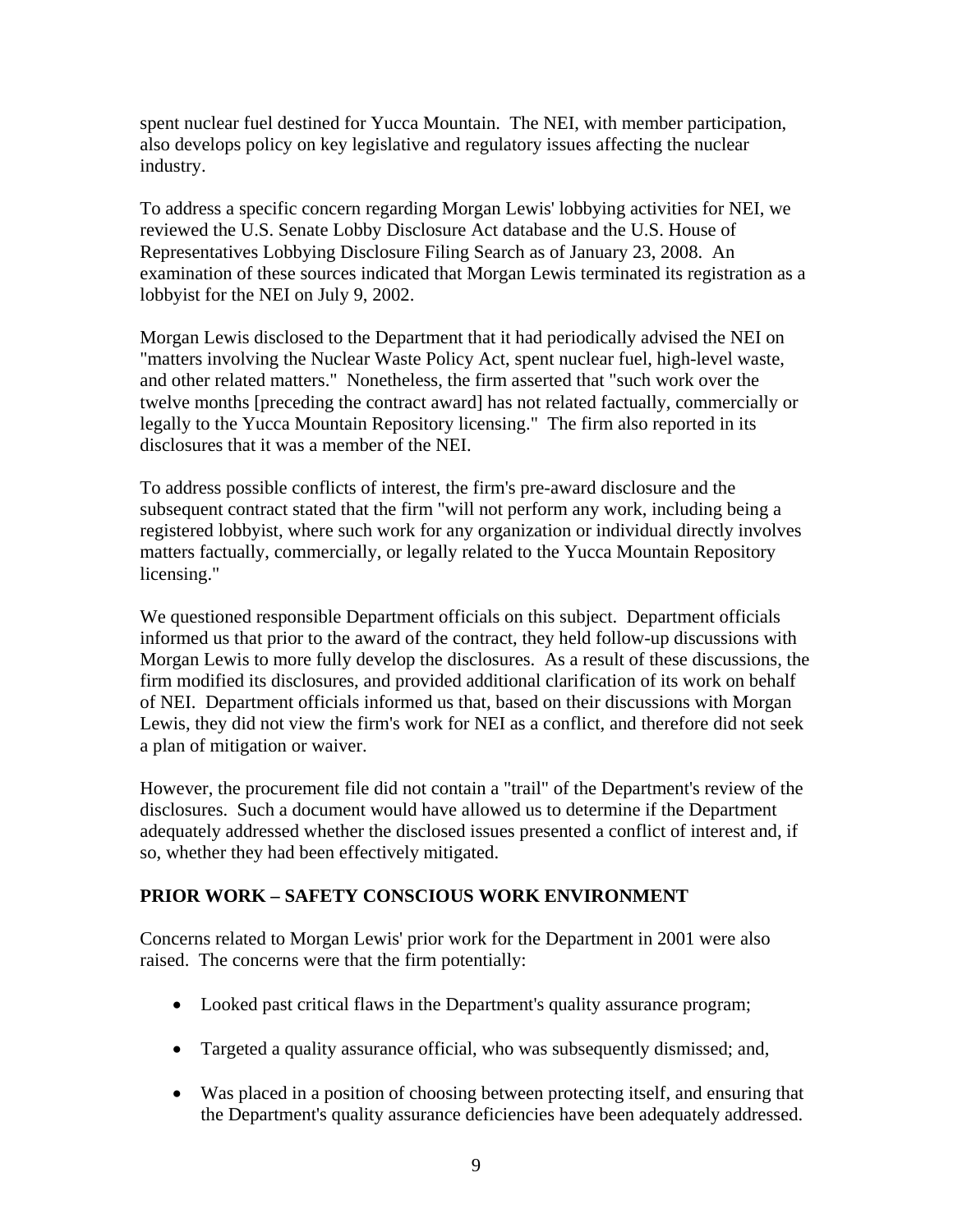To address these issues, we:

- Compared Morgan Lewis' 2001 scope of work with the 2007 scope of work;
- Reviewed Morgan Lewis' 2001 report on the Safety Conscious Work Environment;
- Reviewed the U.S. Department of Labor's (Labor) decision on the termination of a quality assurance senior official;
- Reviewed the NRC's license application requirements for a quality assurance program; and,
- Reviewed recent reports on the Department's quality assurance program.

#### 2001 Report – Safety Conscious Work Environment

Our review of the prior work showed that Morgan Lewis was critical of the safety conscious work environment in existence at Yucca Mountain at that time and its report included recommendations for improvement. According to the 2001 scope of work, the Department retained Morgan Lewis to, in part, assess and make recommendations regarding its contractor's safety conscious work environment. The firm used the NRC's policy statement *Freedom of Employees in the Nuclear Industry to Raise Concerns Without Fear of Retaliation*, May 14, 1996, and nuclear industry safety conscious work environment guidelines to perform its review. The NRC defined a safety conscious work environment as one in which employees feel free to raise safety concerns, both to the management and to the NRC, without fear of retaliation.

Morgan Lewis presented the results of its work in the document *Safety Conscious Work Environment Final Report*, dated August 28, 2001. According to the report, senior contractor management allowed an unhealthy safety conscious work environment within the quality assurance organization and did not initiate an integrated, broader effort to create a uniform set of expectations for the safety conscious work environment throughout the project. The report further disclosed that past attempts to enhance the work environment were ineffective and eroded employee confidence in management's ability to make meaningful changes necessary to create a safety conscious work environment consistent with NRC expectations. The report made a number of recommendations to assist management in undertaking the initiative and setting the tone for a safety conscious work environment.

### Dismissal of A Quality Assurance Official

An analysis of Morgan Lewis' 2001 report and related documentation showed that the review addressed the role and activities of a quality assurance official working for a contractor on the Yucca Mountain Project. Specifically, the Department tasked Morgan Lewis to investigate certain allegations related to actions taken by a quality assurance official. In addition to its findings on the overall safety conscious work environment, Morgan Lewis found that this official had abused his authority in a number of respects.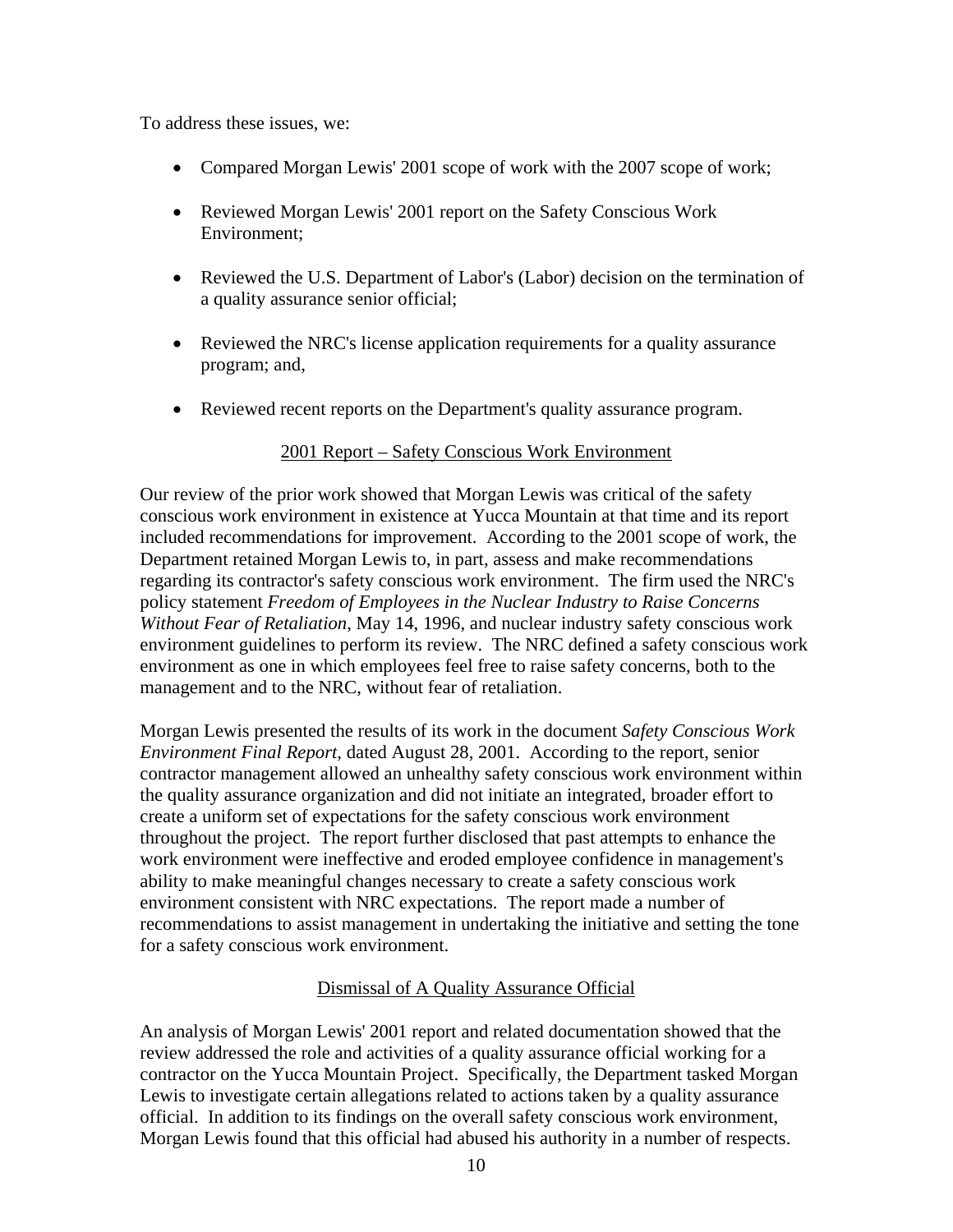According to the report, interviews with employees disclosed that the official had retaliated against an individual, and that this abuse contributed to the safety conscious work environment's problems. Following the report's release, the senior official was terminated.

### Department of Labor Decision

The terminated employee protested the termination and appealed the decision to the Department of Labor. The Labor regional administrator was critical that the employer based the termination on the Morgan Lewis report and stated that the report had:

Insufficient verifiable and credible evidence in it to conclude that it is not more than a sophisticated recitation of anonymous charges designed to provide pretextual reasons to support an already decided upon course of action to terminate [the employee].

The regional administrator found that the termination violated the employee's protected activities under the Energy Reorganization Act. In addition, the regional administrator stated that the: (1) employer did not complete an independent onsite investigation, (2) employee was not provided a final copy of the report, or (3) employee was not provided an opportunity to rebut the charges or appeal the termination.

#### Status of Quality Assurance Program

During our review, officials noted that there had been significant evolution of the quality assurance program for the Yucca Mountain Project since 2001, and the current program had been reviewed by independent parties and was found to be generally competent. We reviewed the record of reports on the quality assurance program for Yucca Mountain. As far back as 2005, the Office of Inspector General reported on quality assurance challenges at the project (see Appendix 2). However, according to the Government Accountability Office, as of 2007, the Department made progress in implementing the quality assurance recommendations made in its March 2006 report. The report cautioned that some of the recommendations would take several years to resolve. Further, an October 2007 review performed by a contractor noted that the Department's quality assurance program saw significant improvements and successes in correcting historical quality-related problems. The results of the review deemed the existing quality assurance program as being implemented consistent with standard nuclear industry practices.

#### Consideration of 2001 Work

Morgan Lewis included its 2001 work in its pre-award disclosures for the 2007 contract. We interviewed Department officials regarding the firm's 2001 work, and officials stated that the quality of the firm's work was acceptable. According to Department officials, Morgan Lewis will not be placed in a position of defending or protecting its prior work as part of its current contract requirements.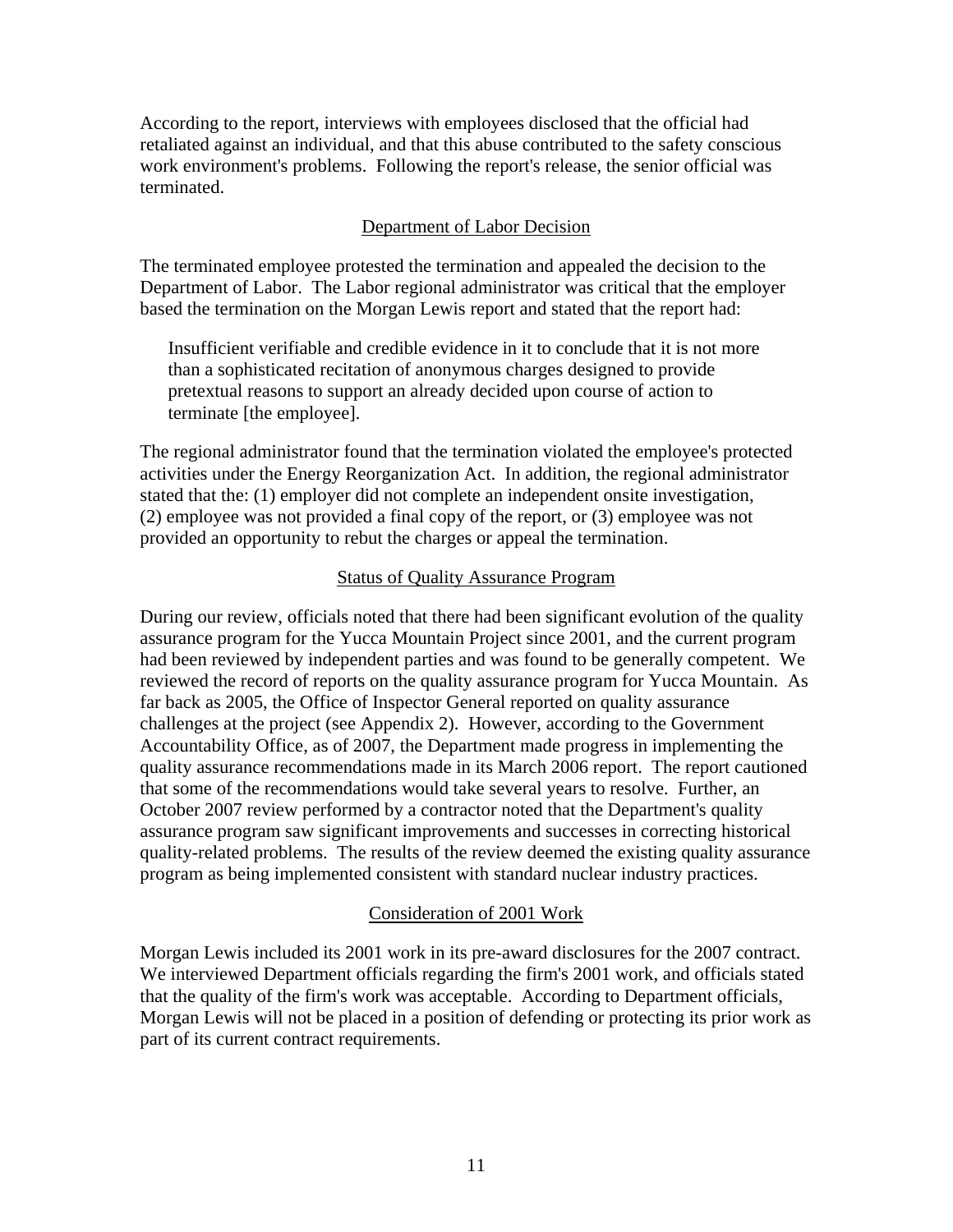## **APPENDIX 1**

## **OBJECTIVE, SCOPE, AND METHODOLOGY**

## **OBJECTIVE**

The objective of our review was to examine the Department of Energy's (Department) award and administration of its September 2007 contract for legal services with Morgan, Lewis, and Bockius LLP (Morgan Lewis).

## **SCOPE**

The review was performed from December 2007 through March 2008 at the Department's Headquarters in Washington, D.C. In particular, the review examined the procurement of the contract and the internal controls established by the Department and Morgan Lewis to mitigate conflicts of interest.

## **METHODOLOGY**

To assess the Department's award and administration of its September 2007 contract for legal services, we:

- Compared the Department's procurement strategy for its 1999 and 2003 legal services contracts with the procurement strategy for the 2007 contract;
- Determined the applicable laws and regulations related to organizational conflicts of interest;
- Reviewed the procurement files for the 2007 contract;
- Reviewed Morgan Lewis' plan for mitigating potential conflicts of interest;
- Performed a site visit to Morgan Lewis' Washington, D.C., office and interviewed key personnel and observed aspects of the implementation of the mitigation plan as of January 2008;
- Analyzed invoices of time charges submitted to the Department as of November 26, 2007;
- Reviewed Morgan Lewis' disclosures related to its work for the Nuclear Energy Institute;
- Searched the U.S. Senate Lobby Disclosure Act database and the United States House of Representatives Lobbying Disclosure Filing Search and determined Morgan Lewis' status as a lobbyist for the Nuclear Energy Institute;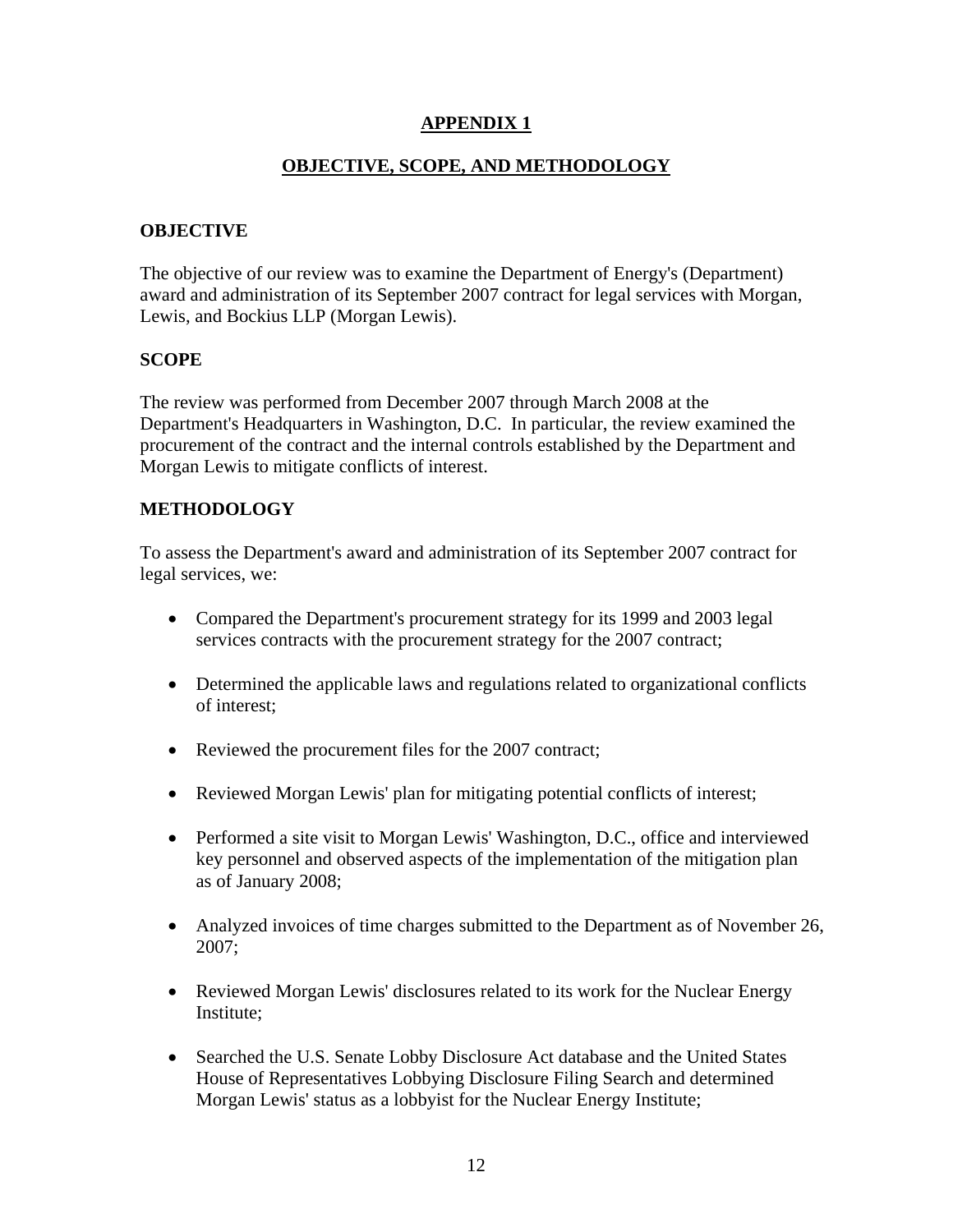- Reviewed Morgan Lewis' 2001 work for the Department and compared it to the 2007 scope of work; and,
- Interviewed Department officials from the Office of General Counsel, Office of Procurement and Assistance Management, and the Office of Civilian Radioactive Waste Management.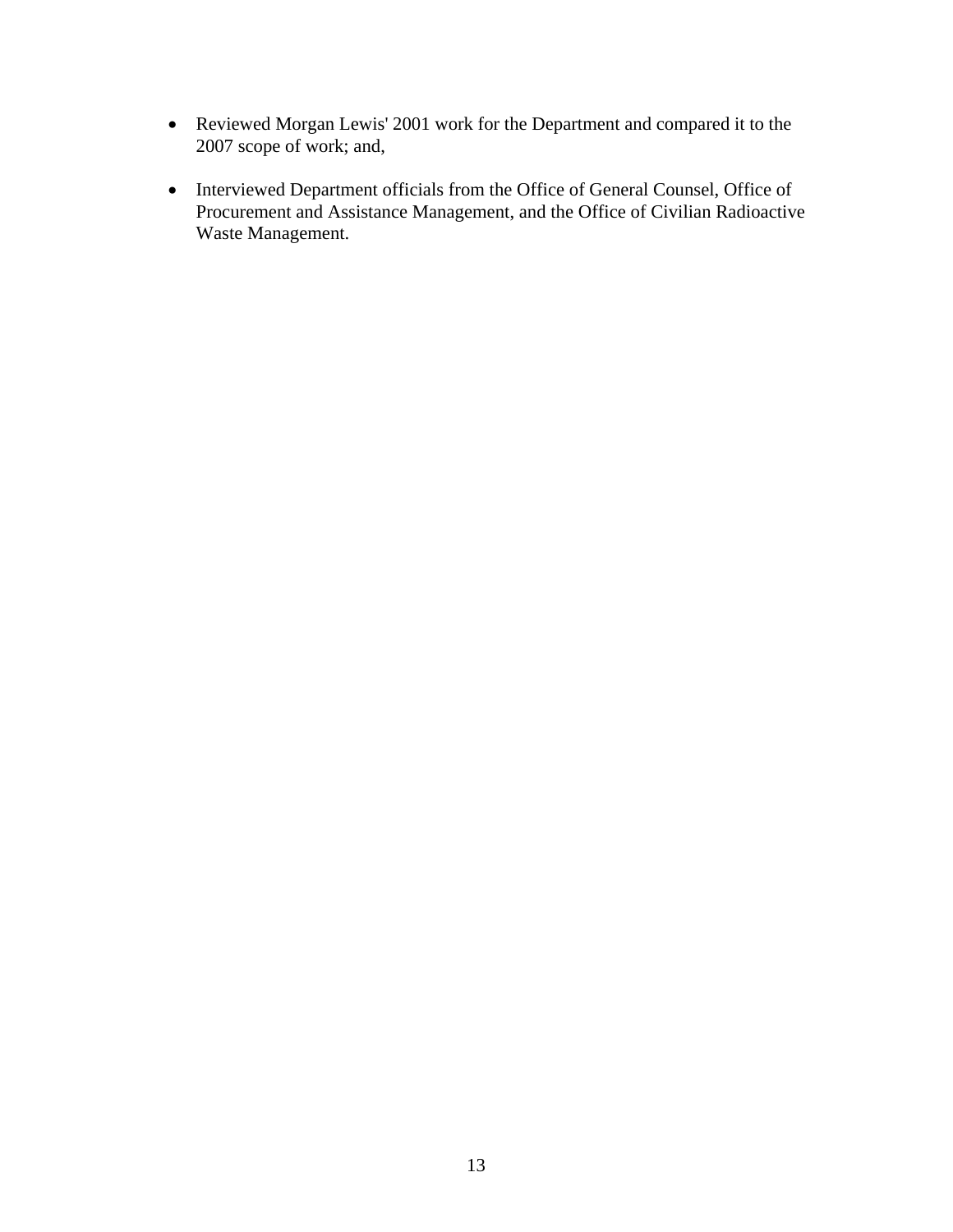### **APPENDIX 2**

#### **PRIOR REPORTS**

#### Office of Inspector General

- *Review of Alleged Conflicts of Interest Involving a Legal Services Contract for the Yucca Mountain Project* (DOE/IG-I01IG001, November 2001). The review found that a legal services contractor contemporaneously served as a registered lobbyist for the Nuclear Energy Institute while under contract for legal services for the Yucca Mountain Project and failed to disclose these lobbying activities to the Department of Energy (Department). The Office of Inspector General recommended an evaluation and determination as to whether the legal services contractor violated the terms of its contract or otherwise acted in a manner not in keeping with its professional ethical standards to the Department.
- *Quality Assurance Weaknesses in the Review of Yucca Mountain Electronic Mail for Relevancy to the Licensing Process* (DOE/IG-0708, November 2005). The review identified potential quality assurance issues that had not been entered into the Corrective Action Program. The Nuclear Regulatory Commission (NRC) process for granting a license for the repository required that the Department publicly disclose on a website all documents, including e-mails, relevant to the process. The review found that the process for examining the archived e-mails did not fully assure that quality assurance issues were promptly identified, investigated, reported and resolved. The Office of Inspector General recommended that the Department expand its quality assurance-related search effort to include a more comprehensive review of the archived e-mails.
- *The Office of Civilian Radioactive Waste Management's Corrective Action Program* (DOE/IG-0736, August 2006). The Corrective Action Program was not effectively managing and resolving conditions adverse to quality at the Yucca Mountain Project. Specifically, over 100 potential conditions were not being managed in the Corrective Action Program system, but should have been. Also, more than half of the most significant planned corrective actions had not been implemented in a timely manner. Finally, the report noted that conditions continued to recur even after management reported that appropriate corrective actions had been taken. Corrective Action Program officials did not always support employee participation in the process; make needed improvements to the system and procedures; review the effectiveness of corrective actions; and, utilize the system's trend analysis capabilities to identify repeat occurrences and generic issues. The Office of Inspector General made several recommendations to further assist management in ensuring that the Corrective Action Program meets its goals.
- *Investigation of Allegations Involving False Statements and False Claims at the Yucca Mountain Project* (DOE/IG Case No. I05LV002, April 25, 2006). The Office of Inspector General initiated a criminal investigation focusing on potential falsification of research data pertaining to computer modeling of "net water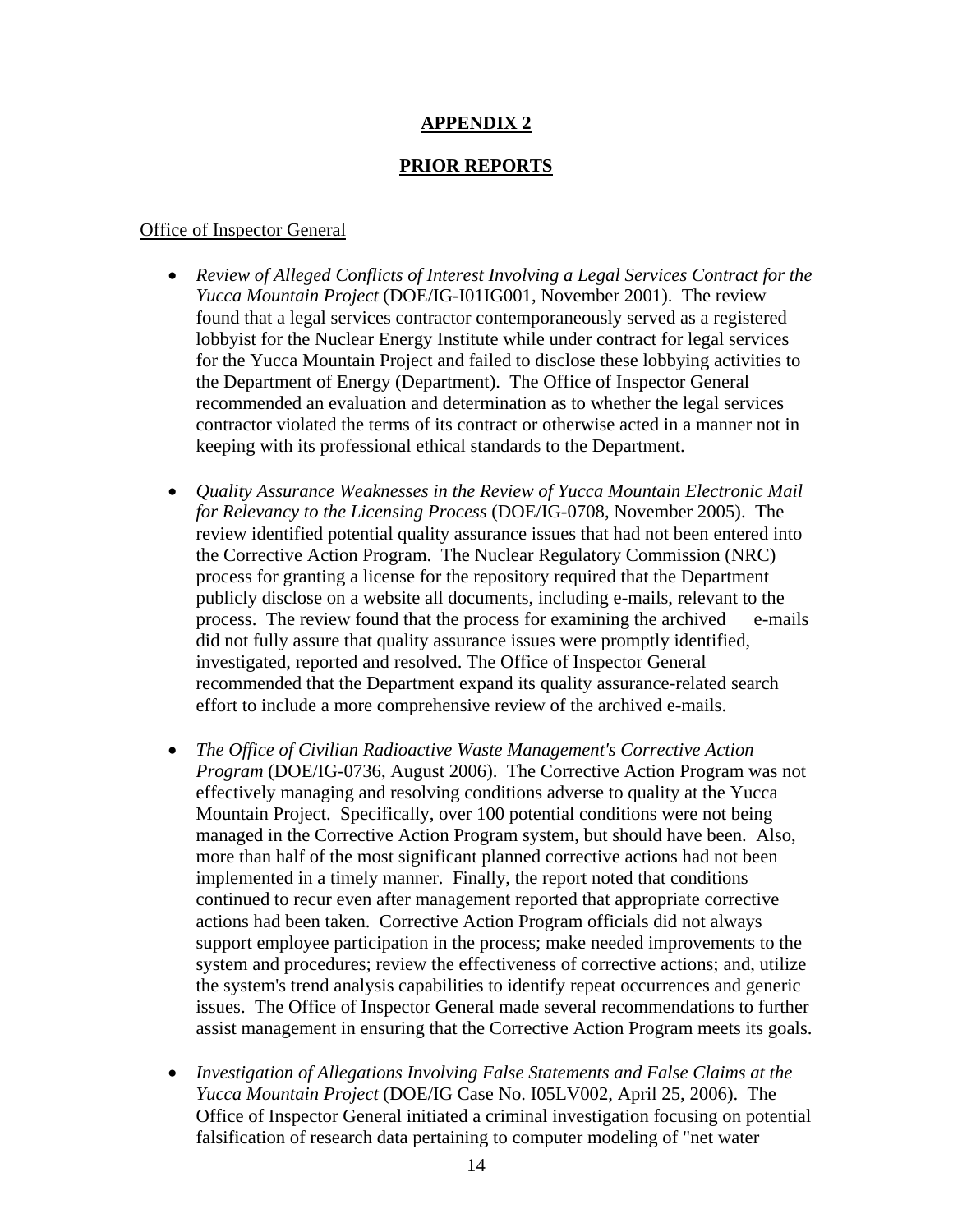infiltration" of the Yucca Mountain repository and false representation of compliance with Yucca Mountain's Quality Assurance requirements. The United States Attorney's office declined to pursue prosecution. Nonetheless, the actions of those involved – which have been described by observers as irresponsible and reckless – have had the effect of undermining public confidence in the quality of the science of the Yucca Mountain Project. Department of Energy program officials informed us that the Department initiated steps to remediate or replace certain work of the Geological Survey. This will be a costly, time-consuming process with significant impact on the Yucca Mountain Project. Yet, we believe that it is an unavoidable step if quality assurance concerns emanating from the e-mail episode are to be satisfactorily addressed.

#### Government Accountability Office

- *Yucca Mountain DOE Has Improved Its Quality Assurance Program, but Whether Its Application for a NRC License Will Be High Quality is Unclear*  (August 2007, GAO-07-1010). The Government Accountability Office (GAO) reported that the Department set the June 30, 2008 date for filing a repository license application with the NRC. However, it is unclear as to whether DOE's license application would be of sufficient quality to enable NRC to conduct a timely review. The GAO report also noted that the Department had made progress in resolving the quality assurance recommendations and challenges identified in its March 2006 report, including taking several important actions to change the organizational culture. No recommendations were made in this report.
- *Yucca Mountain Quality Assurance at DOE's Planned Nuclear Waste Repository Needs Increased Management Attention* (March 2006, GAO-06-313). The GAO reported that the Department continued to face substantial quality assurance problems and other challenges that could further delay the license application process. In the report, GAO cited ineffective management tools in addressing these challenges. GAO recommended that the Department: reassess the coverage of their quality assurance management tools to ensure effective monitoring of issues, incorporate project wide trend analysis, establish quality guidelines for trend evaluations, develop consistent performance indicators, and, focus on the significance of monitored conditions.
- *Yucca Mountain Persistent Quality Assurance Problems Could Delay Repository Licensing and Operation* (April 2004, GAO-04-460). GAO identified lingering quality problems with data, models, and software and continuing management weaknesses. The Department developed a corrective action plan in 2002 to fix recurring problems with the data; however, GAO found that the plan lacked objective measurements and time frames for determining success. GAO recommended the Department revise the performance goals in the 2002 action plan to include quantifiable measures of the performance expected and time frames for achieving and maintaining this expected level of performance. Further, GAO recommended that the Department close the 2002 plan once sufficient evidence shows that the recurring quality assurance problems and management weaknesses that are causing them have been successfully corrected.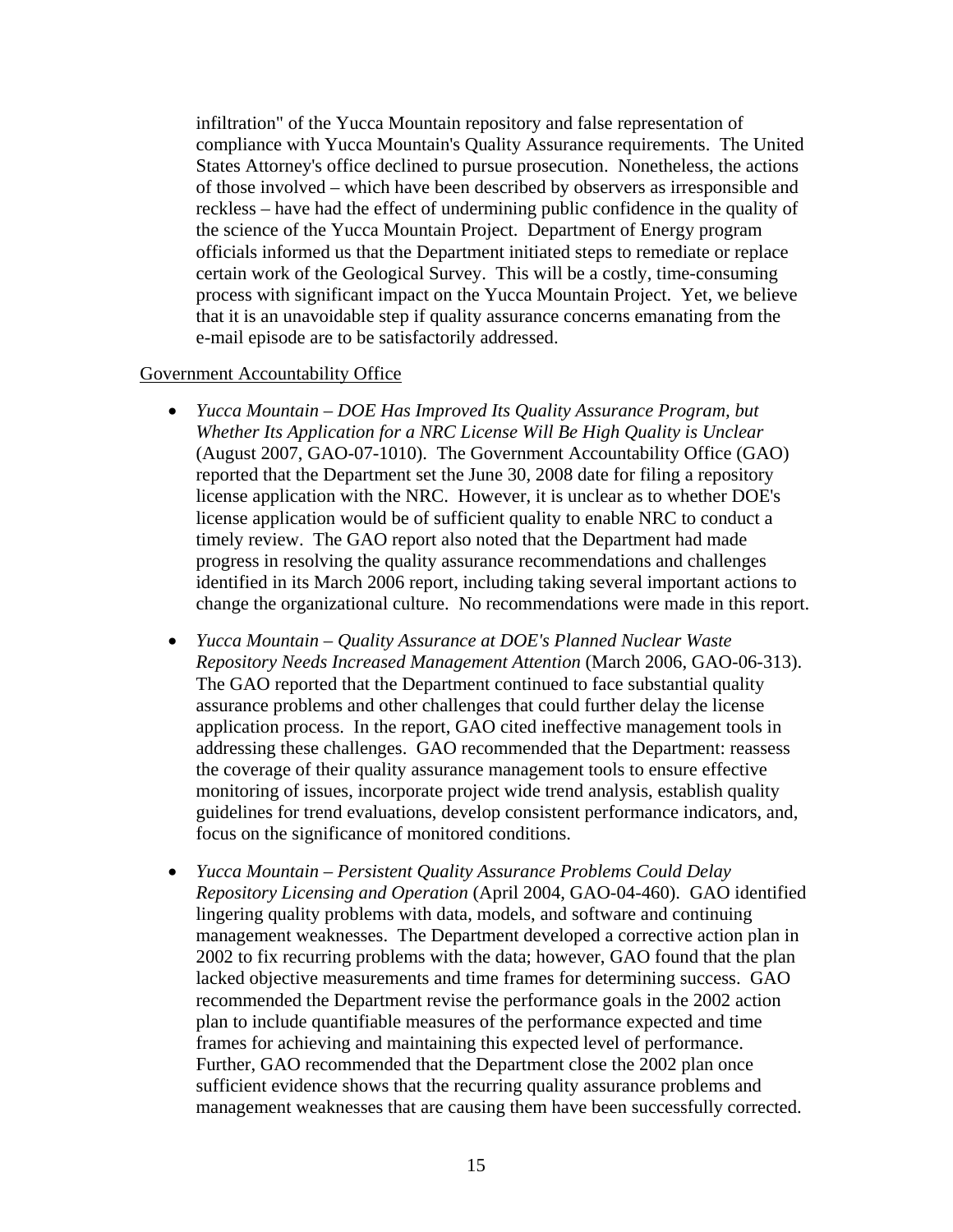# **CUSTOMER RESPONSE FORM**

The Office of Inspector General has a continuing interest in improving the usefulness of its products. We wish to make our reports as responsive as possible to our customers' requirements, and, therefore, ask that you consider sharing your thoughts with us. On the back of this form, you may suggest improvements to enhance the effectiveness of future reports. Please include answers to the following questions if they are applicable to you:

- 1. What additional background information about the selection, scheduling, scope, or procedures of the review would have been helpful to the reader in understanding this report?
- 2. What additional information related to findings and recommendations could have been included in the report to assist management in implementing corrective actions?
- 3. What format, stylistic, or organizational changes might have made this report's overall message more clear to the reader?
- 4. What additional actions could the Office of Inspector General have taken on the issues discussed in this report which would have been helpful?
- 5. Please include your name and telephone number so that we may contact you should we have any questions about your comments.

| Name      | Date         |
|-----------|--------------|
|           |              |
| Telephone | Organization |

When you have completed this form, you may telefax it to the Office of Inspector General at (202) 586-0948, or you may mail it to:

> Office of Inspector General (IG-1) Department of Energy Washington, DC 20585

ATTN: Customer Relations

If you wish to discuss this report or your comments with a staff member of the Office of Inspector General, please contact Judy Garland-Smith (202) 586-7828.